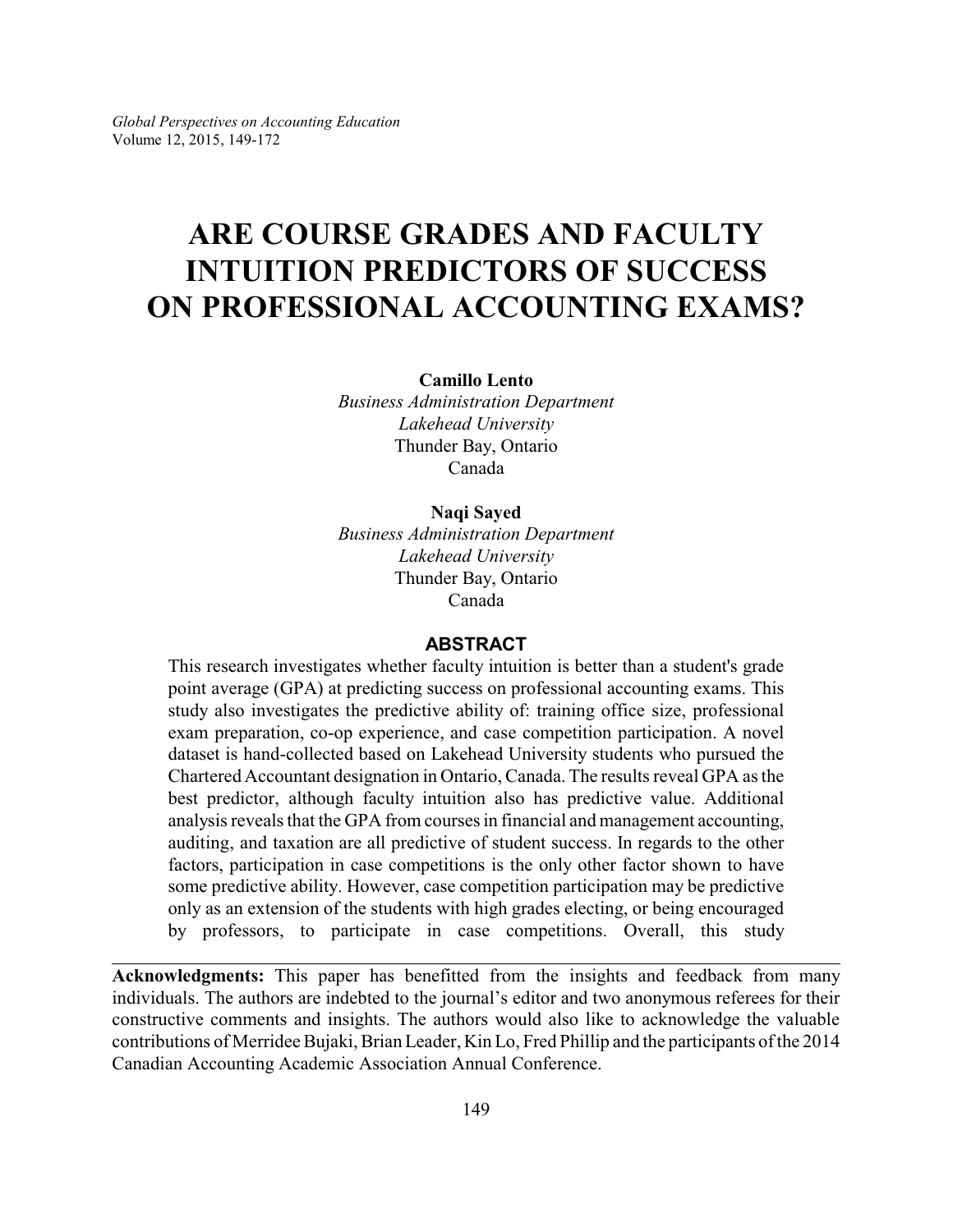makes many significant contributions to a broad group of stakeholders, including professional accounting bodies, employers, students, and instructors.

**Keywords:** Professional accounting exams; Predictive ability of GPA; Faculty recommendations; Expert intuition

**Data availability:** The data used in this studywill be made available by the authors for those who wish to replicate these results.

#### **INTRODUCTION**

University professors commonly serve as references for students seeking employment. Employers are often interested in a professor's opinion on a student's employability. Technical competency is a facet of employability that is commonly included in reference checks. Technical competency is not only important for completing daily job responsibilities, but also for passing the professional exams required to become a professionally certified accountant.

Faculty members likely believe that their expert opinion (i.e., recommendation) captures more than a simple metric, such as course grades. However, the reliability of faculty recommendations is unclear. This raises many questions. Is faculty intuition sufficiently different from a student's grade point average (GPA) to be useful to potential employers? Would it be better for an employer to simply look at a student's GPA in their undergraduate studies as a predictor of success, especially in regards to professional accounting exams? Are there other factors that could help predict future success on professional accounting exams?

The purpose of this study is to explore whether faculty intuition or undergraduate GPA is a better indicator of success on professional accounting exams. To make this study more robust, we investigate additional factors that may help predict a student's success, including: i) training office size; ii) post-graduate exam preparation programs; iii) summer work experience; and iv) case competition participation (CCP).

Our dataset includes all 38 students who graduated from Lakehead University between 2008 and 2011 and entered into the Institute of Chartered Accountants of Ontario (ICAO) professional program. The dataset is original and distinctive as it was hand-collected over a four year period. The nature of some of the variables makes it difficult to obtain a very large sample size (e.g., the faculty intuition variable requires faculty members to be sufficiently familiar with a student in order to provide an expert opinion). Regardless, the sample is size is sufficient for statistical inferences (Peduzzi et al. 1996; Hogg and Tanis, 2005). The data was obtained from Lakehead University's registrar in accordance with the process outlined by the University's Research Ethics Board.

The results reveal that both GPA and faculty intuition are positively associated with student success. However, GPA is a better predictor than faculty intuition. When drilling down into the composition of GPA, the results reveal that the GPA of the accounting-related courses drives the predictive ability of the aggregate GPA. The results reveal that the GPA from all accounting-related competency areas (financial accounting, management accounting, auditing, and taxation) are positively and significantly associated with student success on professional accounting exams. In regards to the other factors, participation in case competitions is the only factor that has some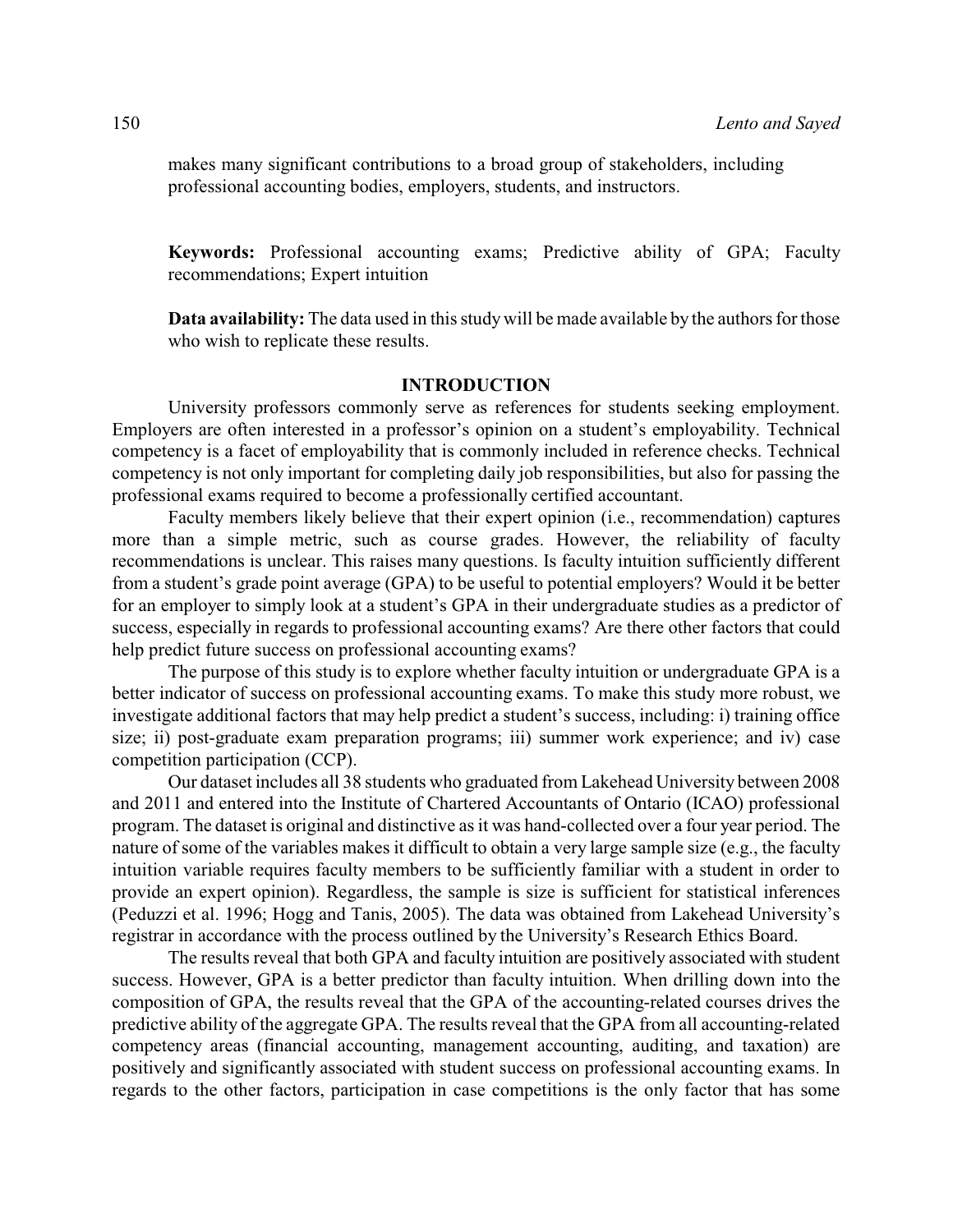predictive value. Summer work experience, training firm office size, and professional exam preparation programs were not found to be significant predictors. Case competition participation may be important because it provides students with the opportunity to develop their case writing skills in time-constrained situations. However, case competition participation may be predictive only as an extension of students with high grades electing, or being encouraged by their professors, to participate in the case competitions.

This paper is organized through the use of six subsections. The first subsection discusses the prior literature and presents the research questions. The next two subsections discuss the data and methodology. Next, the empirical results are presented. The last subsection provides a discussion of the results and conclusions.

#### **BACKGROUND AND RESEARCH QUESTIONS**

Employers rely on various metrics when selecting potential employees. It is very common for accounting facultymembers to act as a reference for students during the recruiting/hiring process. Employers often ask specific questions which the faculty member is able to answer objectively (e.g., does this candidate attend class regularly?). However, references are also asked to provide insights based on their judgment and intuition. For example, questions relatingto employabilityand technical abilities can be much more subjective.

Much has been written on the relevance and reliability of expert intuition, in general. While many recognise and acknowledge the reliability of expert intuition (Buehlman et al., 1992; Klien, 2002; Gosling et al., 2002; Gladwell, 2009), others suggest that relevant data can serve as a better predictor of a phenomenon (e.g., Taleb, 2009; Kahneman, 2011; Silver, 2012).

Seminal academic research on intuition versus metrics was conducted by Meehl (1954) who compared the accuracy of clinical predictions of medical professionals versus statistical predictions made by combining a few scores or ratings according to a rule. The researchers concluded that the statistical method was either equal or superior to informal clinical judgment. A more recent study concluded that expert opinion performed marginally better than random chance on almost all important topics from the 1980s and 1990s, such as the Gulf War, the Japanese real estate bubble and the potential secession of Quebec (Tetlock, 2005).

Different reasons have been offered as to why expert intuition is inferior to simple algorithms. Two reasons were offered by Meehl (1954). First, experts try to be clever, think outside the box, and consider complex combinations of features in making their predictions even though humans are incorrigibly inconsistent in making summary judgments of complex information. Second, simple algorithms make a consistent recommendation based on the data combinations received whereas expert intuition does not.

Howver, intuitive judgement is said to outperform simple metrics in situations that reflect i) an environment that is sufficiently regular to be predictable; and ii) an opportunity to learn the regularities through prolonged practice. The recruitment techniques used by accounting firms to determine employability also includes elements of expert intuition (e.g. personal interviews) and metrics (e.g. psychological tests scores). For example, employers will often ask students to submit both a transcript and a list of references as part of their application package. Faculty members regularly provide their recommendations likely believing that their expert opinion captures more than a simple metric. Our study extends this argument by investigating whether faculty intuition is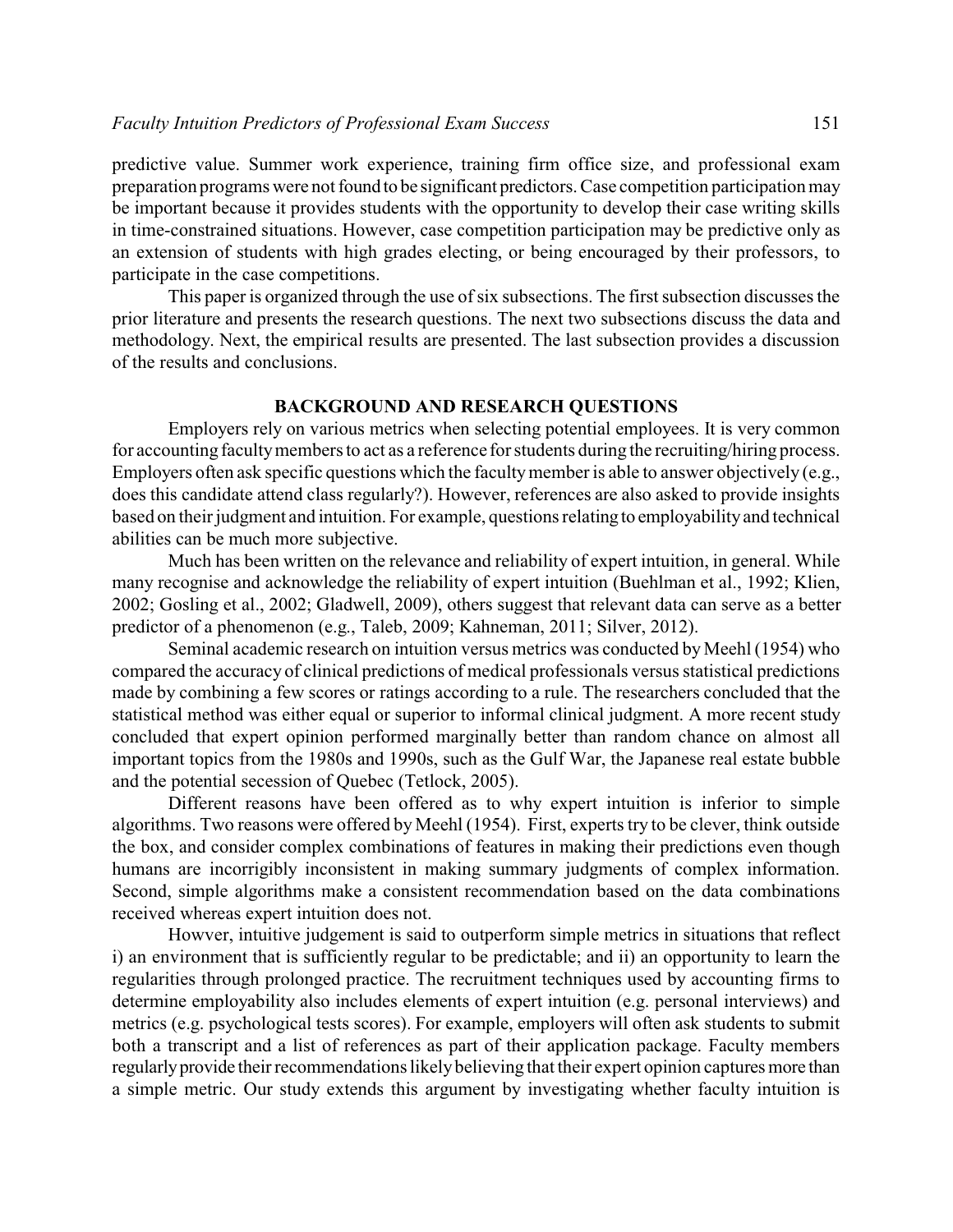superior to the simple metric of student GPA in predicting student success on professional accounting exams.

To the best of the authors' knowledge, there is no prior study that investigates the accuracy of facultypredictions of student success on professional accounting exams. However, there are some prior studies related to course grades as predictors of success on professional accounting exams. Prior literature investigated the competencies needed to perform well in accounting courses at the university level (e.g., Zhang, 2000; Thurnston, 2000; and Deppe et al., 1991) or the courses considered critical by auditing professionals (Uyar and Gungormus, 2011).

Researchers have investigated the link between grades and professional exam performance in both the United States and Canada. Research on the Certified Public Accountants' designation in the United States reveals a correlation between grades and success on professional exams (Reillyand Settler, 1972; Dunn and Hall, 1984). A more recent study investigated the attributes of Canadian Certified Management Accountant (CMA) candidates who performed well on CMA exams. The results reveal that the GPA in accounting courses was positively associated with success and that exposure to liberal or general education added to student performance (Kapoor and Islam, 2005). Research examining student performance on the Canadian Chartered Accountant's Uniform Final Exam (UFE) was last conducted with data from 1984. The results revealed that GPA was positively correlated with success on the UFE (Kapoor, 1998; Kapoor and Chan, 1985). However, this research is significantly out-of-date, especially considering the Canadian Institute of Chartered Accountants (CICA) moved to a competency-based assessment in 2003.

It is unclear whether the academic accounting environment, when it comes to teaching and evaluation, can be termed as predictable. Prior research has not yet established whether the academic accounting setting is such that faculty intuition is a reliable predictor of student success (i.e., an environment that is sufficiently regular to be predictable and an opportunity to learn the regularities through prolonged practice) (Meehl, 1954). Regardless, employers often require academic references from students applying for accounting positions. This line of argument can be extended to include a faculty member's ability to predict student success on professional accounting exams.

Grades are also used as a reflection of a student's competency and skill. For example, grades are used extensively as an entrance requirement to graduate programs and professional programs. They are also used as part of the hiring and recruiting process. Most accounting firms require students to submit a transcript, along with a cover letter and resume, when applying for positions.

Currently, there is no known prior literature that investigates whether accounting professors provide reliable recommendations in regards to the success of their students on professional accounting exams. Accordingly, this study's first research question is stated as follows:

**Research Question 1**: Is faculty intuition or undergraduate grades a better predictor of student success on professional accounting exams?

In addition to faculty intuition and GPA, there are many other factors that may help predict a student's success on professional accounting exams. We posit that the following factors may contribute toward student success.

• Training office size: Larger offices may provide more facilities and opportunities for students, which may enhance a student's learning experience. For example, larger firms will have a more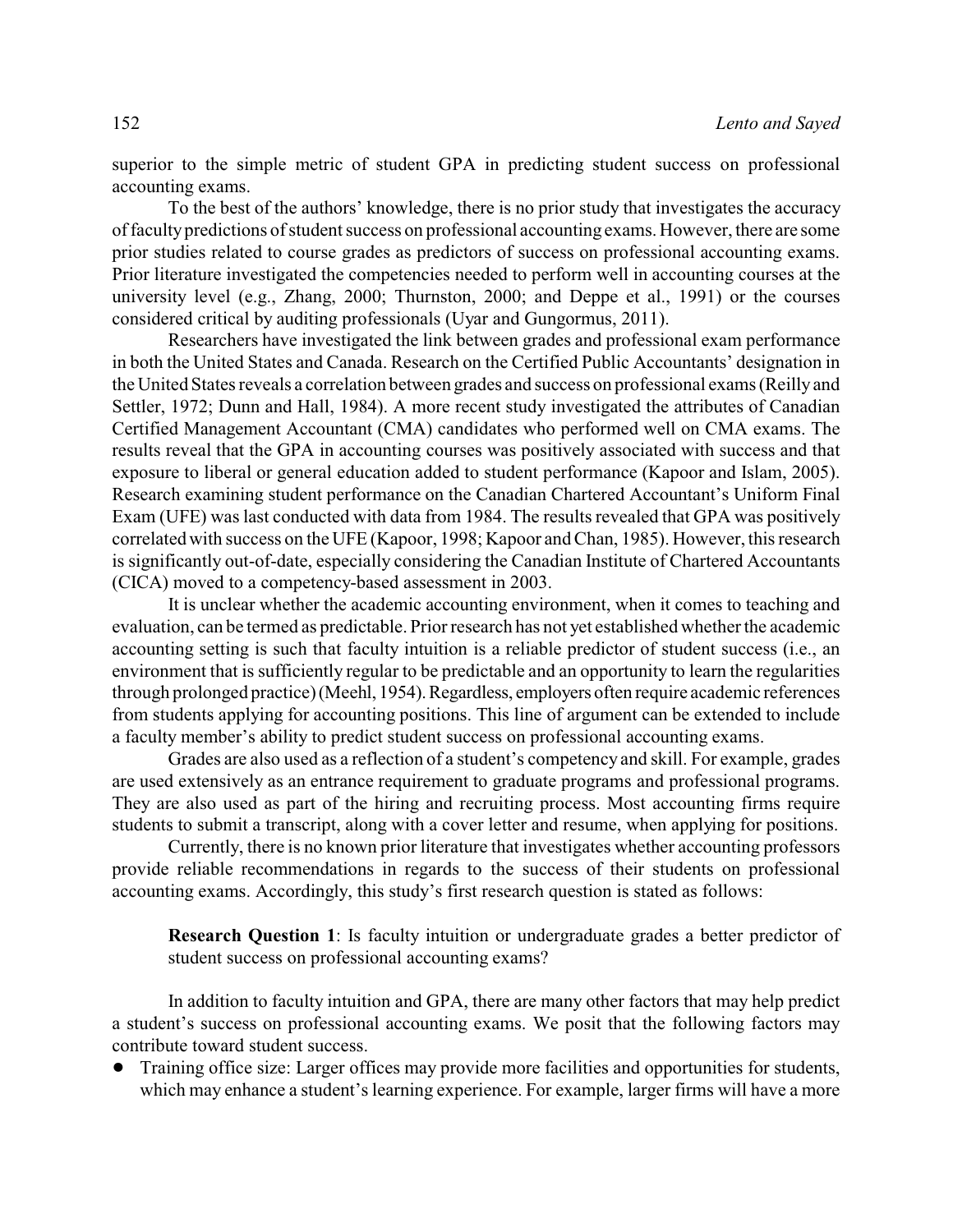diverse client base (e.g., public and private companies, non-profit entities and governmental organizations) and will likely have more specialists who can provide more specific student mentoring. Larger firms can also offer their employees more opportunities for secondments with similar offices in other cities.

- ! Post-graduate training: A post-graduate exam training program should be useful to a student's preparation for professional exams, and is therefore expected to be positively related to student success.
- ! Summer work experience: Summer work experience provides students with some practical experience during their undergraduate studies. It is unclear whether this experience results in improved performance on professional exams. On one hand, practical experience may enrich a student's understanding of the accounting and auditing concepts presented in an undergraduate program. On the other hand, accounting in practice can become murky and more confusing than in the controlled classroom environment.
- ! Case competition participation: The ICAO professional program exams are predominantly casebased. Participation in undergraduate case competitions should provide students with practice in a time-sensitive, stressful case-based assessment environment. Therefore, student participation in case competitions is expected to have a positive relationship with student success in professional exams.

These four factors lead to the second research question, stated as follows:

**Research Questions 2:** Can firm size, exam preparation programs, summer work experience or case competition participation help predict student success on professional accounting exams?

#### **DATA SOURCES AND DESCRIPTION**

The sample includes all students who graduated from Lakehead University from 2008 to 2011 and entered into the ICAO professional program. The ICAO professional program is selected because the exam results are made available publicly. Therefore, it is possible to track alumni as they progress through their professional careers. The resulting sample size is based on 38 student observations. This sample, although not large in size, is unique, robust and novel, as it was hand collected over a four year period.

The data regarding faculty intuition was obtained based on a questionnaire. The questionnaire is discussed in the following section. The student's GPA data was obtained from Lakehead University's Registrar after approval from the University's Research Ethics Board. The remaining information was obtained from publicly available sources.

#### **Background on ICAO Professional Program**

The ICAO professional program led to the CA designation as issued by the CICA (note that the ICAO professional program ceased in 2015 and was replaced by the CPA Canada Professional Education Program). The ICAO professional program included a combination of education and experience components that were organized around the CICA competency map (CICA, 2012):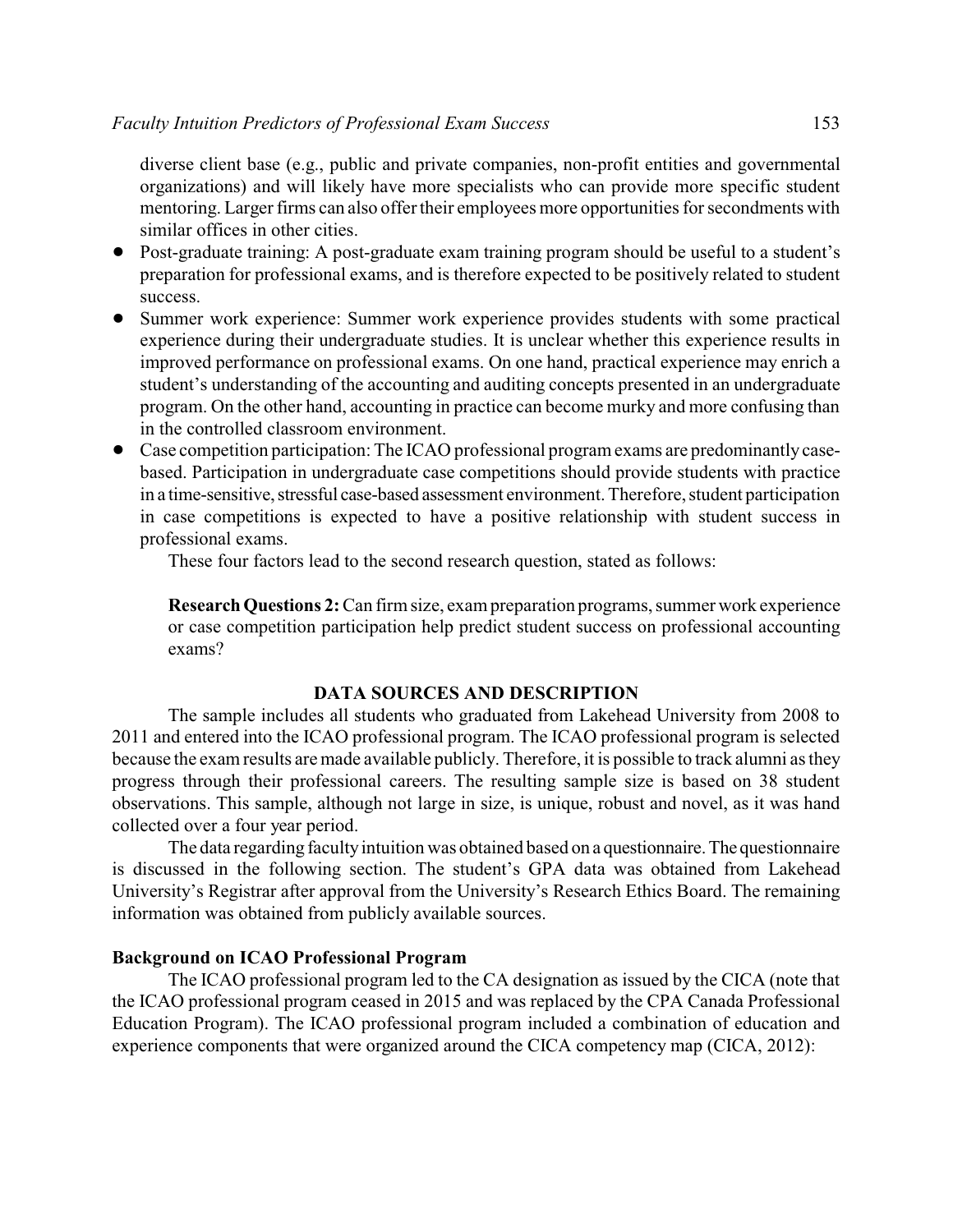| Competency Area                          | Approximate Competency Weight |
|------------------------------------------|-------------------------------|
| Governance, Strategy and Risk Management | $5\%$                         |
| Performance Measurement and Reporting    | 25%                           |
| Assurance                                | 30%                           |
| Finance                                  | 10%                           |
| Management Decision-Making               | 15%                           |
| Taxation                                 | 15%                           |

The educational component required students to successfully complete three exams:

- Core-Knowledge Exam: A multiple choice question exam with approximately 100 questions that focused mostly on technical knowledge. The questions were distributed based on the weights of each respective competency area. For example, a student could expect approximately 30 of the 100 questions to be from the assurance competency. This exam was offered twice a year (January and May).
- ! School of Accountancy Exam: A two-day case exam that was held at the end of a three-week long summer school program in Toronto, Ontario. The exam covered all of the competency areas. The first day was a five hour exam, which consisted of a single, comprehensive case covering most competency areas. The second day was a four hour exam, which consisted of three multi-competencyarea cases. All cases required students to integrate technical knowledge across competencies and to display professional capabilities. The exam was offered once a year (June).
- ! Uniform Final Examination: A three-daycase exam that covered all of the competencyareas and was written uniformly by all candidates across Canada. The first day was a single, comprehensive case. Students had five hours to prepare a response to the comprehensive case. The second and third days consisted of three multi-competency area exams with four hours to prepare a response. The UFE had a rigorous assessment scheme that required candidates to display depth of knowledge in performance measurement and reporting and assurance, and breadth in the remaining competency areas. The exam was offered once a year (September).

The first two exams were written by professional accounting students in Ontario, while the UFE was written by all professional accounting students across Canada (note: students in Western Canada, Quebec, and Eastern Canada all had a different professional program, which culminated with the UFE).

The experience component of the ICAO professional program required students to obtain work experience across the competency areas. Approximately two to three years were required to complete the educational and experience requirements of the ICAO professional program.

#### **METHODOLOGY**

#### **Variable Measurement**

#### *Measuring Student Success (Dependent Variable)*

As discussed above, students were required to successfully complete three exams in order to obtain the Chartered Accountant designation through the ICAO. Successful completion of these three professional exams forms the basis for measuring the dependent variable. For the purpose of this study, success is defined as passing all three exams on the first attempt. Since approximately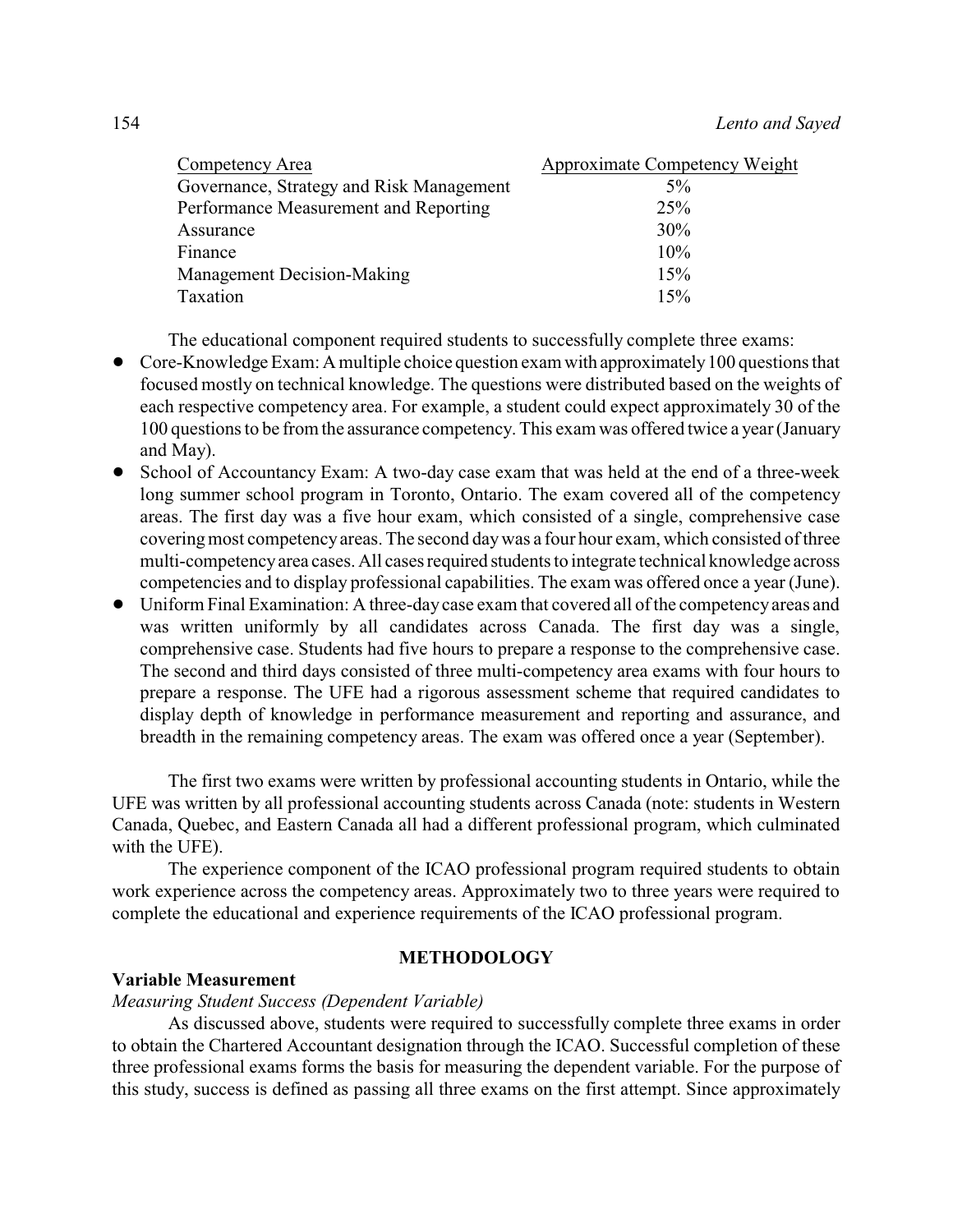90% of students successfully complete all three exams after multiple attempts, passing the exams on the first attempt is the best possible outcome for a student. Approximately 51% of the observations in our dataset are in the success category and labeled as a "1". Students who were unsuccessful in any of the three exams in the first attempt have been labeled as a "0".

#### *Measuring Faculty Intuition (Independent Variable)*

Faculty intuition is measured based on data obtained from a questionnaire (Appendix I). The questionnaire allows a professor to rank each student's potential for professional accounting exam success on five metrics: 1) problem solving/analytical thinking; 2) technical skills; 3) professional skills; 4) professional motivation; and 5) overall assessment. It has been established that these factors contribute significantly to perceived student performance in accounting courses (Kealeyet al., 2005; Jackling and Calero, 2006, Ulyar and Gungormis, 2011).

The questionnaire employs a 5-point Likert Scale ranging from 1 (strongly disagree) to 5 (strongly agree). The maximum a student can score on the faculty intuition questionnaires is 50 (5 questions on a five point scale measured by two faculty members). The faculty intuition score was converted into a percentage by dividing the student's score on the questionnaire by 50. The faculty intuition score is converted into a percentage in order to maintain a consistency with the GPA variable measurement.

Two faculty members (the two authors) completed the questionnaire relating to faculty intuition during the student's fourth year courses, but before the final exams, to ensure that faculty intuition is not exceedingly influenced by a student's final grade in respective courses. Both faculty members were quite familiar with the students through experiences both inside and outside of the classroom because the number of accounting students in the program is comparativelysmall. Faculty members taught the students in a minimum of two courses, and up to a maximum of five courses.

Both facultymembers had no information about student's performance in courses other than those taught by the faculty member at the time of completing the questionnaire. Therefore, it is unlikely that a faculty member would have been influenced by overall GPA.

Faculty members who completed the questionnaire have more than five years teaching experience, hold accounting designations, and are actively involved in their professional body's educational activities. They were considered to have the required qualifications to offer professional judgment on student success in an accounting professional exam.

#### *Measuring Course Grades (Independent Variable)*

The GPA variable is based on the third and fourth year courses, which comprise an accounting major's ICAO's undergraduate course requirements, as follows:

| Financial Accounting:                | Auditing:                          |
|--------------------------------------|------------------------------------|
| Intermediate Accounting II           | Auditing I                         |
| <b>Advanced Financial Accounting</b> | Auditing II                        |
| Topics in Financial Accounting       | <b>Information System Auditing</b> |
| Management Accounting:               | Taxation:                          |
| Cost Accounting                      | Taxation I                         |
| Controllership                       | <b>Advanced Corporate Taxation</b> |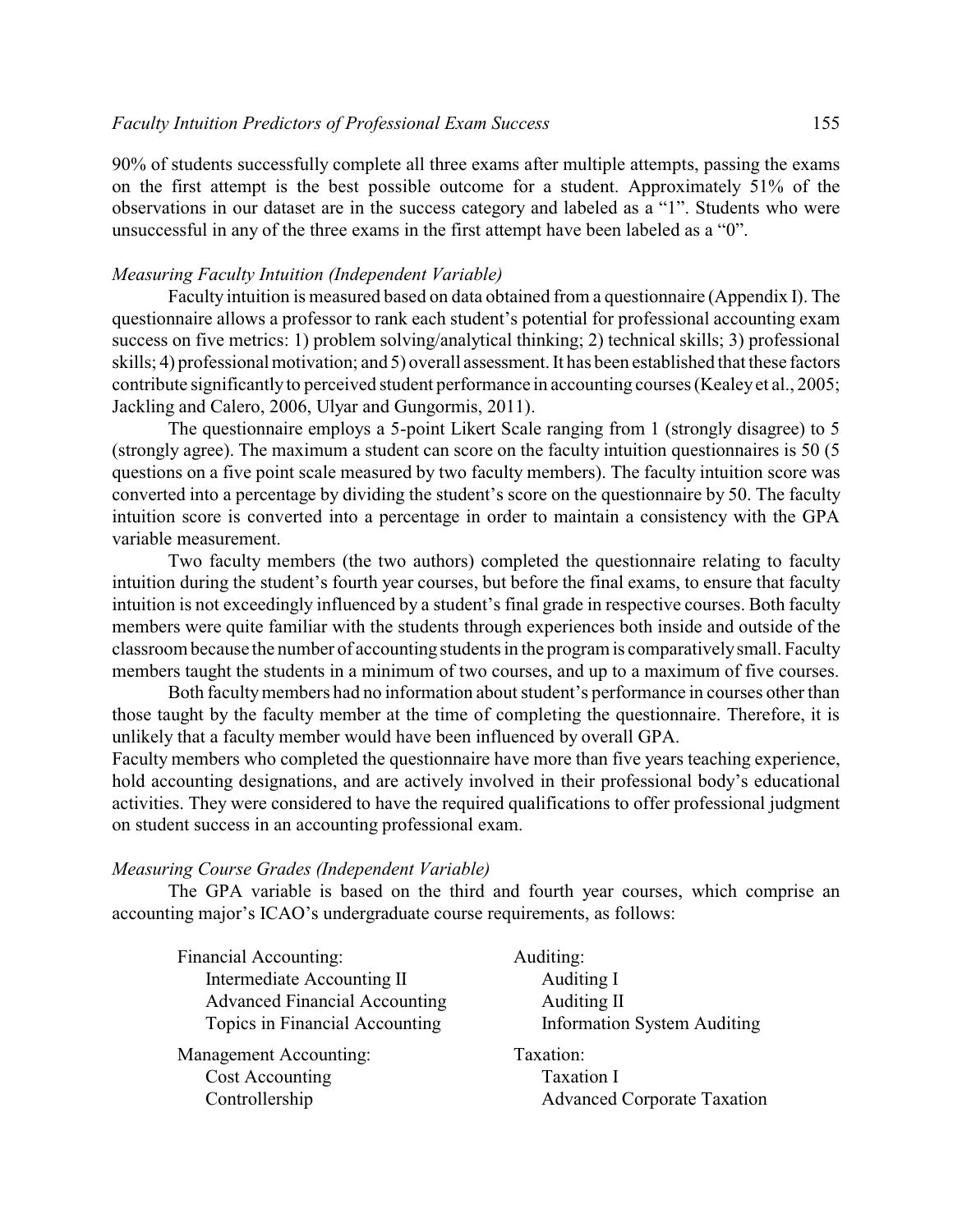| Strategy:   | Accounting Theory:       |
|-------------|--------------------------|
| Strategy I  | <b>Accounting Theory</b> |
| Strategy II |                          |

All of the accounting courses in the analysis are part of the course prerequisites for entrance into the ICAO professional program and enable students to write the professional exams. The two non-accounting courses are business strategy courses, which are part of the business degree requirement. Therefore, all students in the sample have taken all of the courses listed above.

The GPA is measured as a percentage, which represents the student's average grade across all of the above-noted courses. Note that in Canada, GPA is not typically presented on a four point basis scale. Presenting GPA as a percentage is a customary practice.

#### *Measuring Other Factors (Independent Variable)*

The four additional independent variables are measured as dummy variables as follows:

- $\bullet$  Firm Size = a dummy variable with a value of 1 if a student worked with a large firm or 0 otherwise. An accounting firm that is part of a national firm is considered to be large (e.g., Ernst & Young, Grant Thornton, BDO Dunwoody, etc.) as opposed to a local firm that operates in a single city or region.
- $\bullet$  Exam Preparation Program = a dummy variable with a value of 1 if a student was enrolled in an examination preparation program or a value of 0 otherwise. An example of an exam preparation program is a case writing program offered by local academics / professionals.
- Summer Experience  $=$  a dummy variable with the value of 1 if the student has summer work experience in a public accounting firm during their undergraduate studies or a value of 0 if they did not have work experience in a public accounting firm prior to graduation.
- Case Competition Participation  $=$  a dummy variable with the value of 1 if the student participated in one or more case competitions during their undergraduate studies or 0 otherwise.

#### **Research Design**

The study employs a quantitative methodology that is based on correlation analysis and logistic regression. In order to answer the first research question, the following logistic regression equation is estimated:

$$
Successi = \beta_0 + \beta_1 \text{ GPA} + \beta_2 \text{ FI\_Score} + \varepsilon_{i,t}
$$
 (1)

Where,

- Success = a dummy variable that receives a value of 1 if the student successfully completes all three professional exams on the first attempt and a 0 otherwise;
- $GPA =$  a continuous variable measured as the student's overall grade point average percentage across accounting and non-accounting courses;
- FI Score  $=$  a continuous variable measured as the percentage average from a survey completed by two faculty members.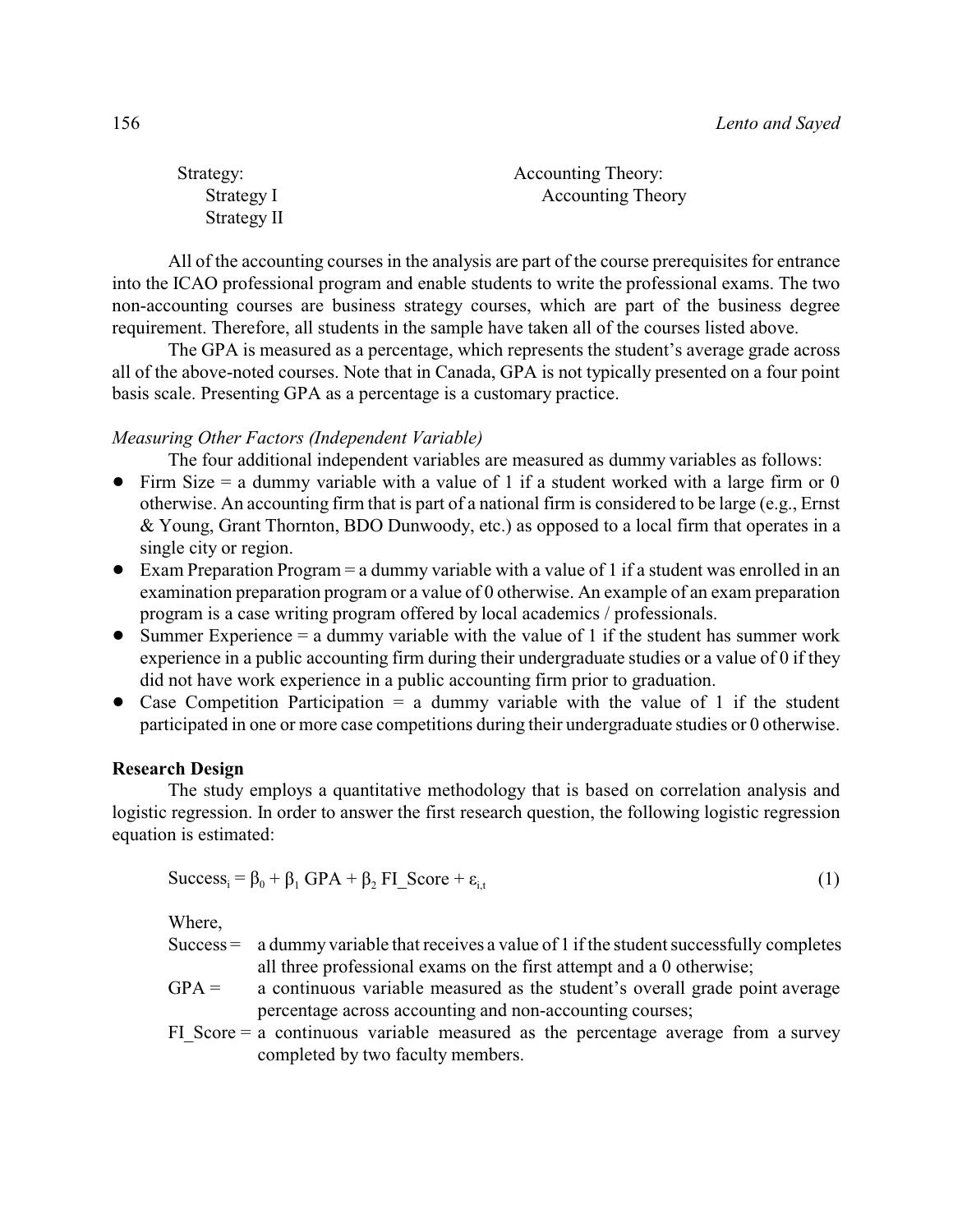Theoretically, it is possible that a faculty member may be influenced by the student's performance in their class when providing a recommendation. In addition, it is possible that a student who does well in one course is likely to do well in other courses. Whether this translates into an empirical association between GPA and intuition is debatable. Firstly, faculty members are likely to go beyond grades and take into account other characteristics when providing recommendations. Secondly, the courses taught by an individual faculty member should not have a large impact on a student's overall GPA. Lastly, a student's performance in a particular competency area does not necessarily mean that the student will perform well in other areas.

Regardless, the potential for multicollinearity must be addressed because its presence can result in unstable regression coefficients and render individual explanatory variable coefficients difficult to interpret (Berenson, Levin, and Goldstein, 1983). Multicollinearity is assessed by calculating variance inflation factors (VIF) (e.g., Kapoor and Islam, 2005).

The second research question is presented as Equation 2. It is estimated to analyze whether any of the other factors, in isolation, are good predictors of student success on professional exams.

$$
Successi = \beta_0 + \beta_1 Other Factor + \varepsilon_{i,t}
$$
 (2)

Where, the other factors are defined as:

| $Success =$      | a dummy variable that receives a value of 1 if the student successfully<br>completes all three professional exams on the first attempt and a 0<br>otherwise; |
|------------------|--------------------------------------------------------------------------------------------------------------------------------------------------------------|
| Firm $Size =$    | a dummy variable that receives a value of 1 if the student worked with a                                                                                     |
|                  | large, national firm and a 0 otherwise;                                                                                                                      |
| Prep Program $=$ | a dummy variable that receives a value of 1 if the student was part of an                                                                                    |
|                  | exam preparation program and a 0 otherwise;                                                                                                                  |
| Work $Exp =$     | a dummy variable that receives a value of 1 if the student had a summer                                                                                      |
|                  | work experience with an accounting firm prior to graduating and a 0<br>otherwise:                                                                            |
| $CCP =$          | a dummy variable that receives a value of 1 if the student participated in<br>a case competition during his/her undergraduate program and a 0<br>otherwise.  |
|                  |                                                                                                                                                              |

As discussed, the sample size is small due to the nature of the variables. It is not possible to have an overly large sample size due to the faculty intuition variable. Broadly speaking, the following equation can be used to evaluate a logistic regression's sample size:

$$
n = 10k/p \tag{3}
$$

Where n equals sample size, k equals number of covariates and p equals minimum percentage between the negative or positive outcomes (Peduzzi et al., 1996).

In this research, p is approximately 49% (the percentage of observations that were not successful). Therefore, k will be set to a maximum of two covariates in order to require a sample size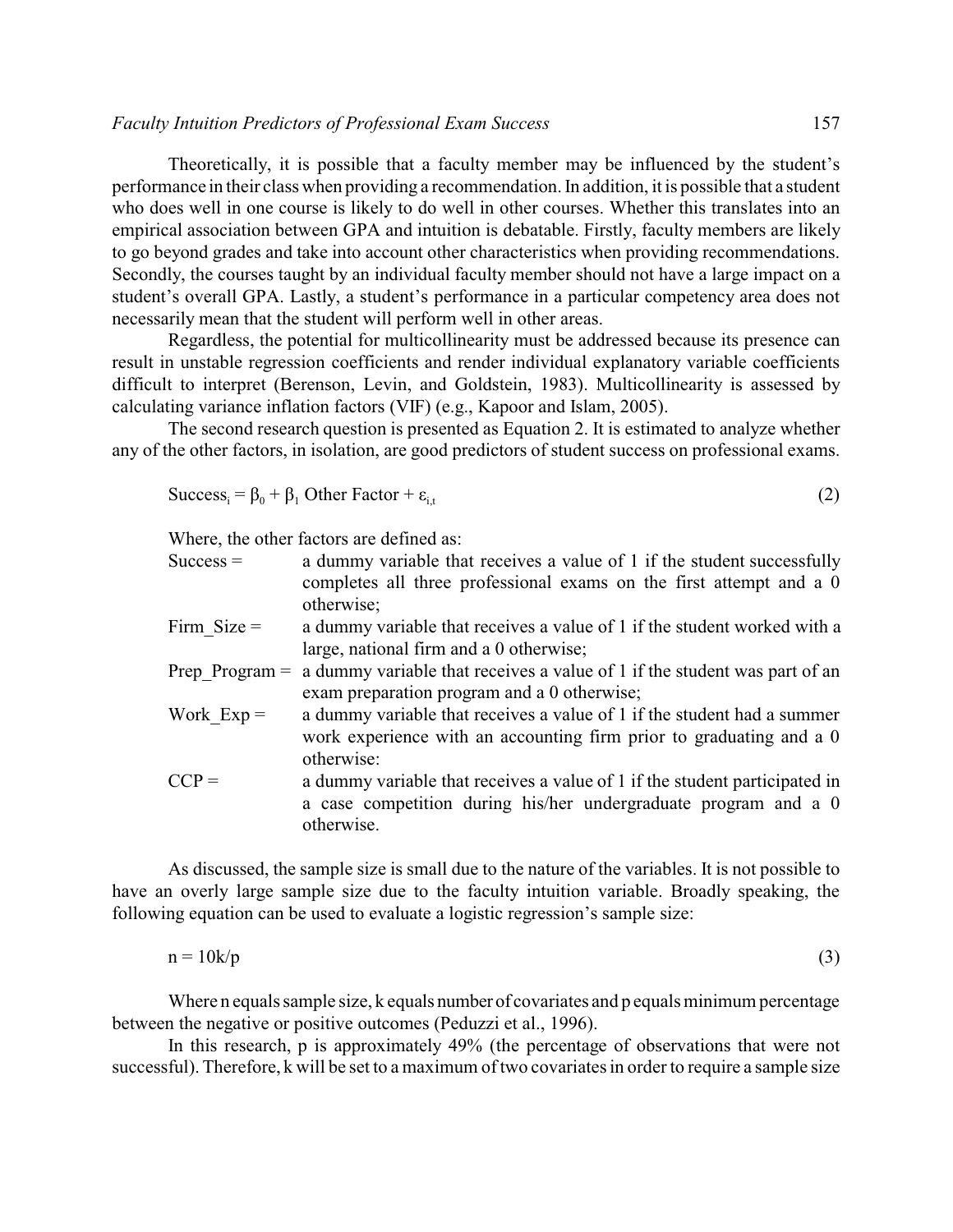of approximately 40.8<sup>1</sup>, which approximates this study's sample size of 38. Including a maximum of two explanatory variables per estimation will help control for any bias that may arise from the sample size. It addition, the sample size is also greater than the minimum of 30 required for statistical inference (Hogg and Tanis, 2005).

#### **EMPIRICAL RESULTS**

Table 1 presents the descriptive statistics for the dependent and independent variables. Approximately half of the observations in the sample were successful on their professional exams, revealing that the dependent variable has a high degree of variability. The mean GPA and faculty intuition score percentages are 79% and 71.4%, respectively. In regards to the other factors, most students were exposed to an exam preparation program while case competition participation is the

#### **TABLE 1**

|                       | <b>Descriptive Statistics</b> |            |           |           |              |           |            |  |  |
|-----------------------|-------------------------------|------------|-----------|-----------|--------------|-----------|------------|--|--|
|                       | <b>Success</b>                | <b>GPA</b> | FI Score  | Firm Size | Prep Program | Work Exp  | <b>CCP</b> |  |  |
| Mean                  | .05263                        | 0.7903     | 0.7712    | 0.7631    | 0.7894       | 0.4736    | 0.3947     |  |  |
| Median                | 1.0000                        | 0.7917     | 0.7720    | 1.0000    | 1.0000       | 0.0000    | 0.0000     |  |  |
| Standard<br>Deviation | 0.5060                        | 0.0506     | 0.1240    | 0.4300    | 0.4130       | 0.5060    | 0.4953     |  |  |
| <b>Skewness</b>       | $-0.1054$                     | $-0.1573$  | $-0.0954$ | $-1.2380$ | $-1.4201$    | 0.1054    | 0.4307     |  |  |
| Kurtosis              | $-1.9889$                     | $-0.3690$  | $-0.6027$ | $-0.4674$ | 0.0166       | $-1.9889$ | $-1.8145$  |  |  |

Each variable is defined as:

| Success:      | a dummy variable that receives a value of 1 if the student successfully           |
|---------------|-----------------------------------------------------------------------------------|
|               | completes all three professional exams on the first attempt and a 0 otherwise;    |
| GPA:          | a continuous variable measures as the student's overall grade point average       |
|               | percentage across accounting and non-accounting courses;                          |
| FI Score:     | a continuous variable measured as the percentage average from a survey            |
|               | completed by two faculty members;                                                 |
| Firm Size:    | a dummy variable that receives a value of 1 if the student worked with a large,   |
|               | national firm and a 0 otherwise;                                                  |
| Prep Program: | a dummy variable that receives a value of 1 if the student was part of an exam    |
|               | preparation program and a 0 otherwise;                                            |
| Work Exp:     | a dummy variable that receives a value of 1 if the student had a summer work      |
|               | experience with an accounting firm prior to graduating and a 0 otherwise;         |
| CCP:          | a dummy variable that receives a value of 1 if the student participated in a case |
|               | competition during his/her undergraduate program and a 0 otherwise.               |

<sup>1</sup>Equation 2, which employs a single covariate, requires a sample size of approximately 21 observations.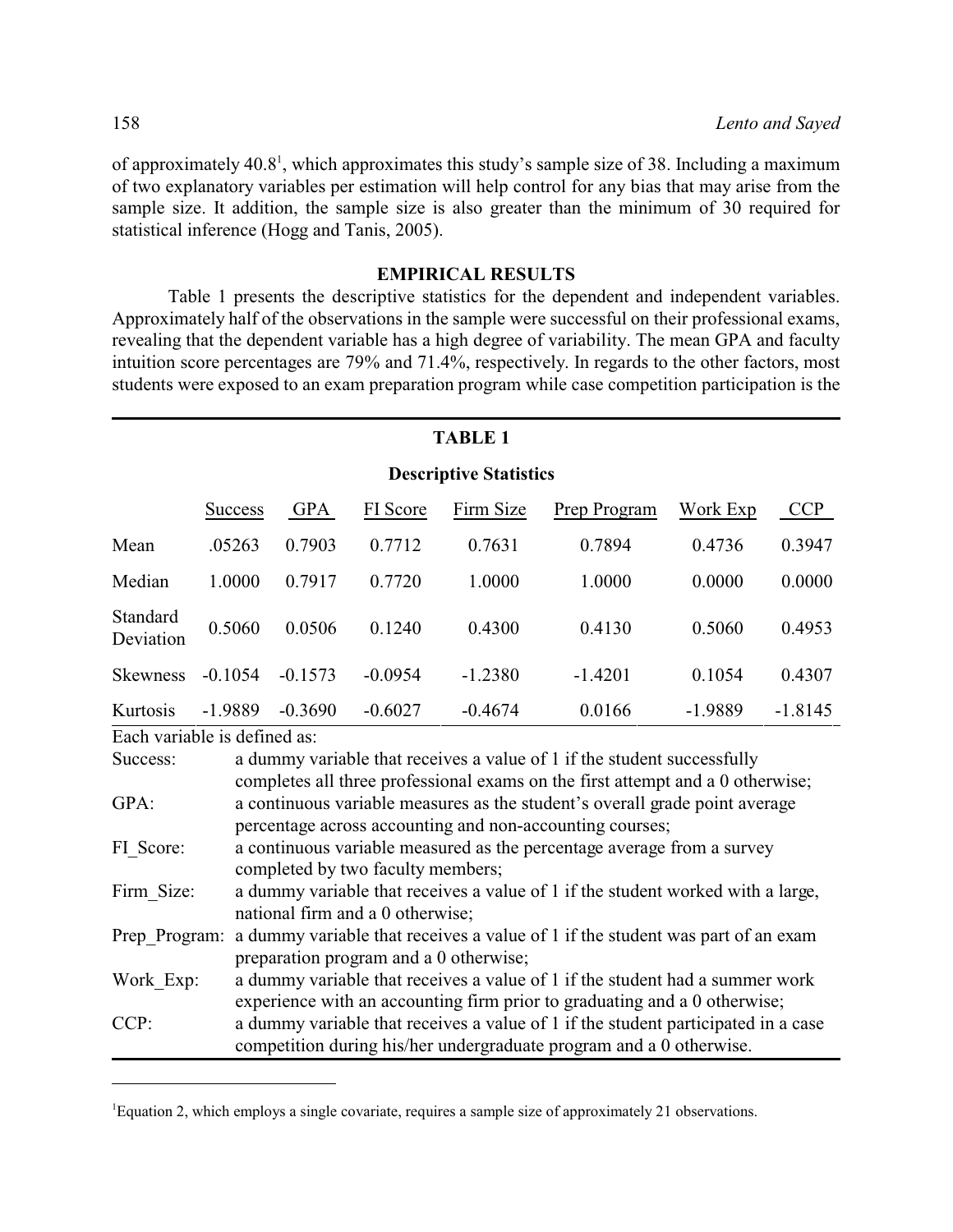#### **Correlation Matrix**

|             |                | <b>Pearson Correlation</b> |            |           |           |              |            |            |
|-------------|----------------|----------------------------|------------|-----------|-----------|--------------|------------|------------|
|             |                | <b>Success</b>             | <b>GPA</b> | FI Score  | Firm Size | Prep Program | Work Exp   | <b>CCP</b> |
|             | <b>Success</b> |                            | $0.529**$  | $0.475**$ | 0.091     | 0.027        | 0.056      | $0.335*$   |
|             |                |                            | 0.001      | 0.003     | 0.585     | 0.871        | 0.740      | 0.040      |
|             | <b>GPA</b>     | $0.541***$                 |            | $0.863**$ | 0.303     | 0.044        | $0.536***$ | $0.455**$  |
|             |                | 0.005                      |            | 0.000     | 0.064     | 0.793        | 0.001      | 0.004      |
| Correlation | FI Score       | $0.491***$                 | $0.838**$  |           | 0.052     | $-0.011$     | $0.601***$ | $0.435**$  |
|             |                | 0.001                      | 0.000      |           | 0.755     | 0.947        | 0.001      | 0.006      |
|             | Firm_Size      | 0.091                      | 0.279      | 0.037     |           | 0.168        | 0.032      | $0.323*$   |
|             |                | 0.585                      | 0.089      | 0.827     |           | 0.314        | 0.845      | 0.048      |
|             | Prep Program   | 0.027                      | 0.059      | $-0.024$  | 0.168     |              | $-0.156$   | 0.153      |
| Spearman    |                | 0.871                      | 0.726      | 0.888     | 0.314     |              | 0.348      | 0.359      |
|             | Work Exp       | 0.055                      | $0.512**$  | $0.606**$ | 0.032     | $-0.156$     |            | 0.204      |
|             |                | 0.740                      | 0.001      | 0.000     | 0.845     | 0.348        |            | 0.219      |
|             | <b>CCP</b>     | $0.334*$                   | $0.454**$  | $0.474**$ | $0.323**$ | 0.152        | 0.204      |            |
|             |                | 0.039                      | $0.004*$   | 0.003     | 0.048     | 0.359        | 2.218      |            |

\*\*\* Significant at the 0.01 level \*\* Significant at the 0.05 level \* Significant at the 0.10 level

Each variable is defined as:

GPA: a continuous variable measured as the student's overall grade point average percentage across accounting and nonaccounting courses;

FI\_Score: a continuous variable measured as the percentage average from a survey completed by two faculty members;

Firm Size: a dummy variable that receives a value of 1 if the student worked with a large, national firm and a 0 otherwise;

Prep Program: a dummy variable that receives a value of 1 if the student was part of an exam preparation program and a 0 otherwise;

Work Exp: a dummy variable that receives a value of 1 if the student had a summer work experience with an accounting firm prior to graduating and a 0 otherwise;

CCP: a dummy variable that receives a value of 1 if the student participated in a case competition during his/her undergraduate program and a 0 otherwise.

Success: a dummy variable that receives a value of 1 if the student successfully completes all three professional exams on the first attempt and a 0 otherwise;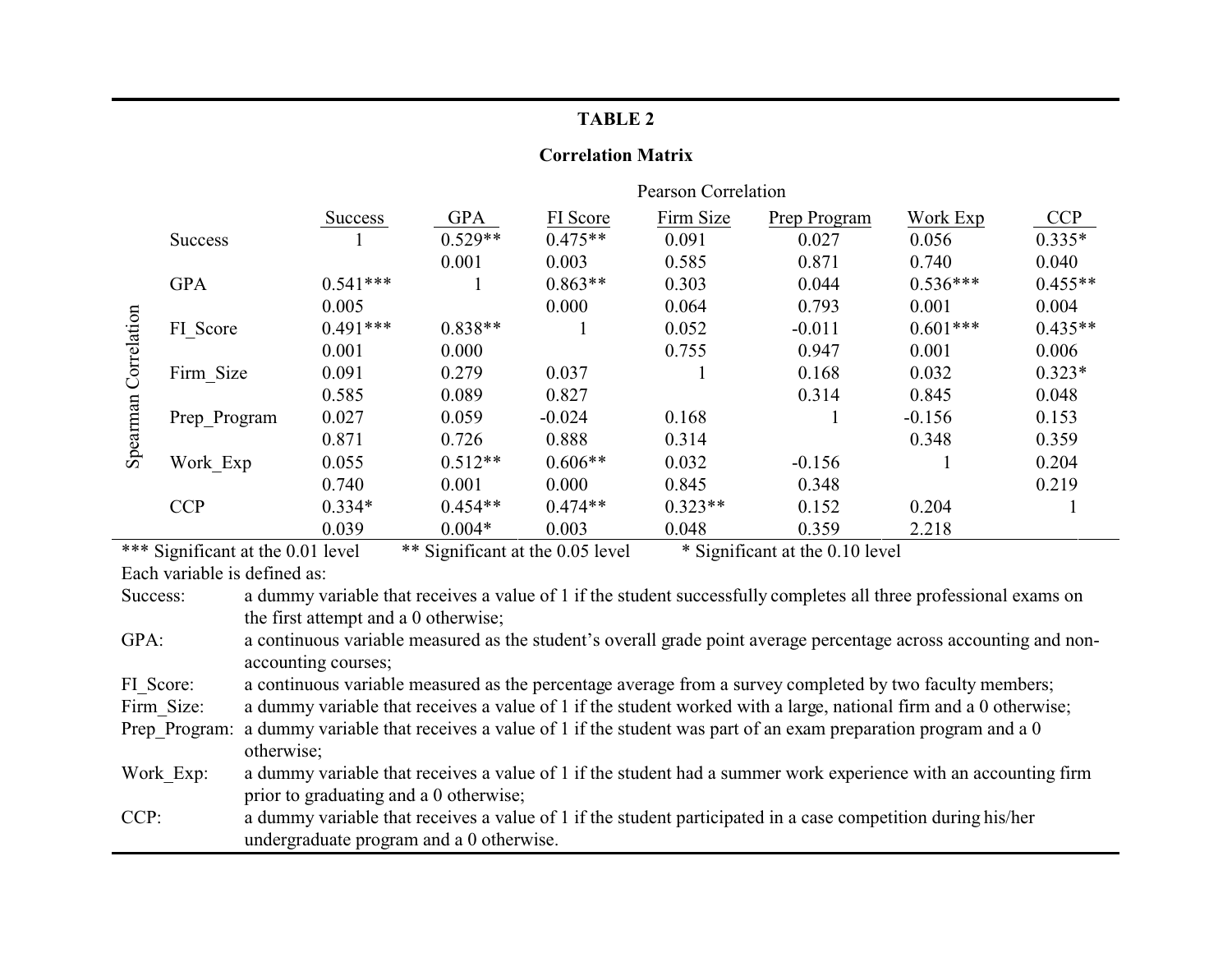variable with the least student involvement. The kurtosis and skewness measures for the dependent and independent variables suggest a reasonably normal distribution in order to satisfy the regression estimation assumptions.

Table 2 presents a correlation matrix of the dependent and independent variables. Both Spearman and Pearson correlations are presented because the independent variables related to other factors are binary/ordinal. Both the GPA and faculty intuition variables are positively and significantlyrelated to student success. CCP is the only other factor that is positively associated with student success.

Table 2 also reveals that there are significant correlations between the independent variables. For example, GPA and faculty intuition are shown to be both positively correlated with each other and with summer work experience and CCP. The correlation between GPA and faculty intuition may indicate the presence of multicollinearity when estimating Equation 1, which employs both measures as independent variables. As discussed, VIF testing will be employed in order to investigate the presence of multicollinearity.

The correlation matrix also shows that CCP is positively associated with firm size, suggesting that students who participate in case competitions tend to find summer work experience with larger firms, or, students with summer experience tend to participate in case competitions.

Table 3 presents the logistic regression results from estimating Equation 1 and Equation 2. The results from the logistic regression on Equation 1 suggest that GPA is a better predictor of success on professional exams than faculty intuition. Faculty intuition is shown to have no additional explanatory power over GPA (i.e., GPA is significant at the 10 percent level while faculty intuition is not). The VIF values (not tabulated) reveal that multicollinearity is not present in the regression estimation.

The main conclusion that GPA is a better predictor than faculty intuition is corroborated by analyzing GPA and faculty intuition predictors in isolation. The logistic regressions with the individual covariates reveals that both GPA and faculty intuition are significant and positively associated with student success; however, GPA correctly predicts more student success (73.7%) than faculty intuition (71.1%), and has a higher adjusted count  $\mathbb{R}^2$ , log likelihood ratio, and McFadden  $\mathbb{R}^2$ .

We have also included the Akaike Information Criterion (AIC) as an additional test for the Goodness of Fit for each logistic regression. The AIC is recognized as an index that makes a tradeoff between model fit (likelihood) and parsimony (number of variables in the model). The AIC value alone does not provide any information about how close a given model is relative to the true model; however, the AIC can be used to compare a series of models. The model with the lowest AIC value is essentially the best among the models specified (Akaike, 1974). The AIC estimations corroborate the conclusion that GPA is the best predictor of student success because the regression with GPA as the only independent variable results in the lowest  $AIC^2$ .

In regards to the four other factors, CCP is the only other factor that can help predict student success in professional exams. Consistent with the correlation analysis, none of the other factors

<sup>&</sup>lt;sup>2</sup>We have also estimated two additional goodness of fit tests: Hannan-Quinn information criterion and the Bayesian (Schwarz) information criterion. Both of these additional tests are consistent with the main findings from the AIC analysis.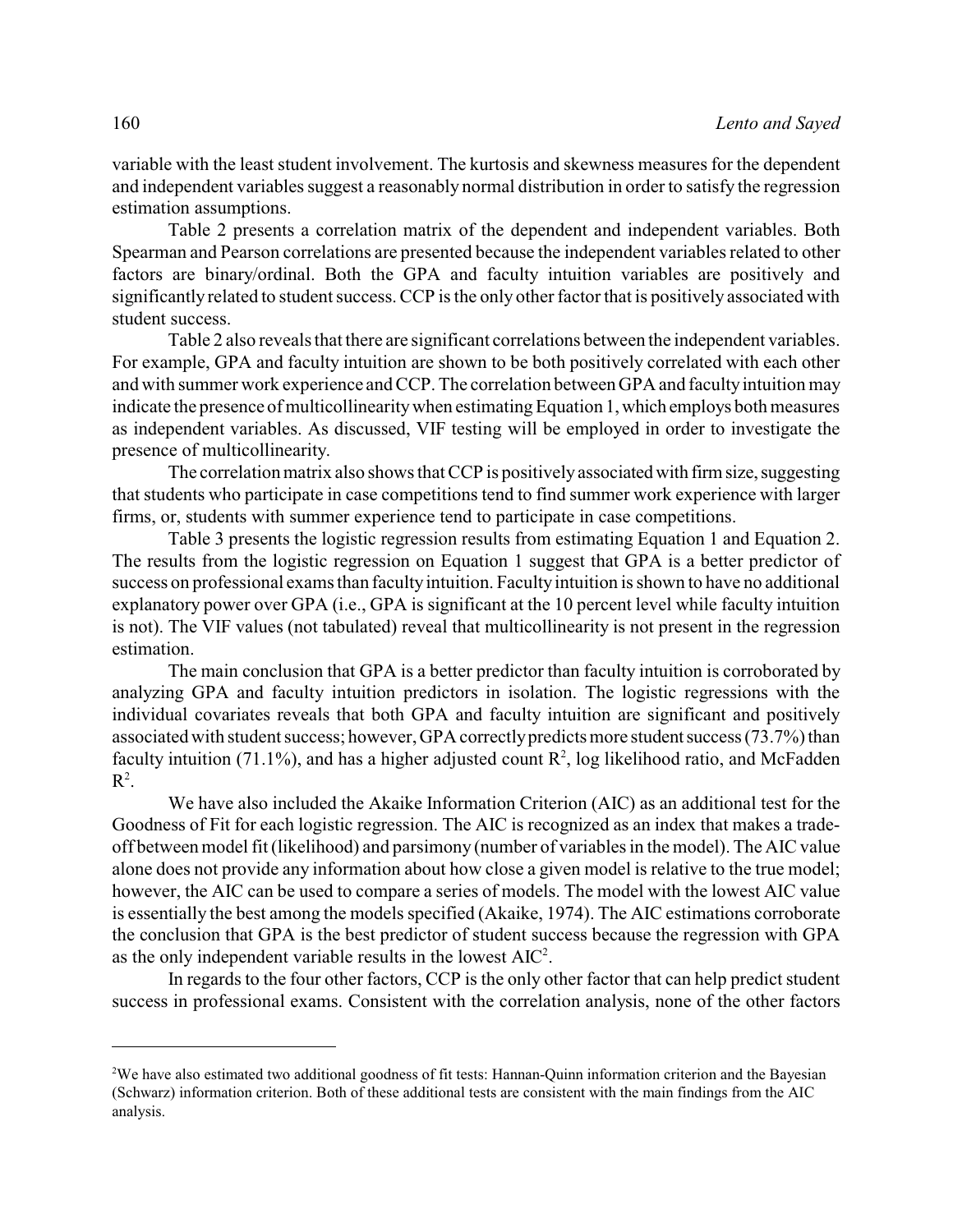(firm size, preparation program, and summer experience) are shown to have any significant predictive ability. Note that when all four covariates are included in the logistic regression (results not tabulated), onlythe CCP covariate is positivelyand significantlyassociated with student success.

It is important to note that the correlation between GPA and CCP is 0.45. Therefore, it is not surprising that GPA and CCP are both positively associated with student success. However, the results of the regressions do not allow us to conclude if student success is impacted by case competition participation or if students with high grades choose to participate in case competitions<sup>3</sup>. A logistic regression with both GPA and CCP (results not tabulated) suggests that the latter is the case as only GPA variable is a significant predictor of success. This suggests that the CCP does not provide any additional predictive ability over GPA.

#### **GPA SUB-COMPONENT ANALYSIS**

The main logistic regression results reveal that GPA is the best predictor of success on professional accounting exams. Therefore, further analysisis conducted on the GPA variable in order to better understand how GPA is related to student success. Specifically, the following two subcomponent analyses are conducted:

- 1. Analyzing the predictive ability of the accounting versus non-accounting course GPAs; and
- 2. Analyzing the predictive ability of the GPA of competency areas.

#### **Analysis of GPA at the Accounting vs. Non-Accounting Course Level**

The first analysis on the GPA decomposes the aggregate GPA into: 1) the GPA based on accounting-related courses; and 2) the GPA based on the two strategy (non-accounting) business courses. Note that the correlation between the two variables is 0.40, which is significant at the 5% level. Table 4 presents the results of the logistic regressions with the two GPA variables.

Table 4 reveals that the GPA of the accounting courses is the driving force behind the aggregate GPA's predictive ability. The two strategy courses are not found to be associated with future success on professional accounting exams.

#### **Analysis of Competency Area GPA**

The second analysis decomposes the GPA of accounting courses into the competency areas identified in the CICA Competency map. Accordingly, the GPA is decomposed into the following competencies: 1) financial accounting; 2) management accounting; 3) auditing; and 4) taxation<sup>4</sup>. In addition, we have included the GPA from the accounting theory course.

The accounting theory GPA has been analyzed separately from the other competencies for various reasons. First, although the accounting theory course focuses on financial accounting, the philosophical approach to the course is significantly different from the other financial accounting courses. Specifically, the accounting theory course focuses on the "why" as opposed to the "how" of accounting. Second, accounting theory has never been an integral part of the CICA competency

<sup>&</sup>lt;sup>3</sup>It could also be possible that faculty members encourage students with higher GPAs to participate in case competitions.

<sup>&</sup>lt;sup>4</sup> Sufficient GPA data for the other competency areas was not available.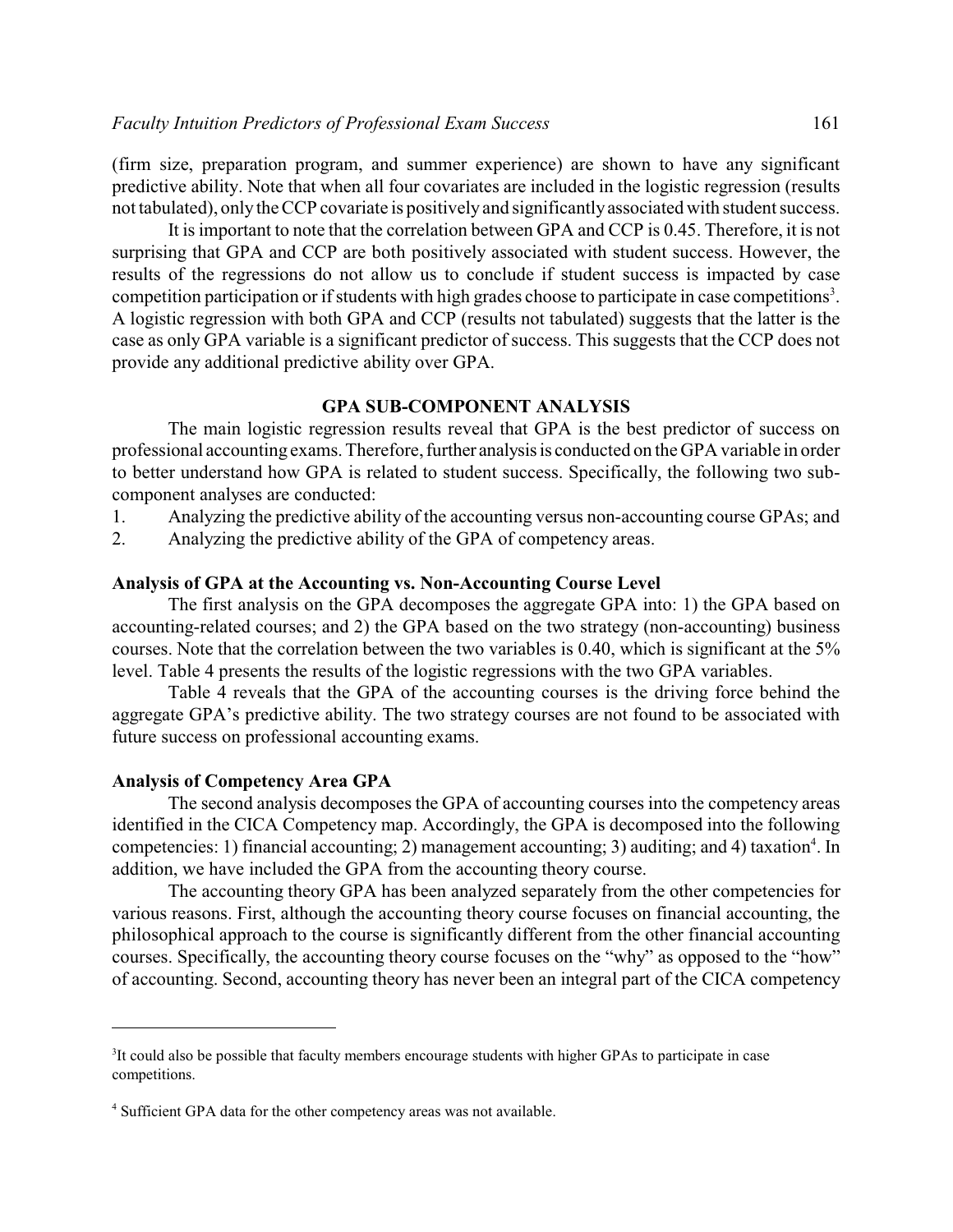## **Logistic Regression results with student success as the dependent variable**

|                                                        | <b>Equation 1</b><br>Coefficient<br>z-score<br>(VIF) |                                  |                               | <b>Equation 2</b><br>Coefficient<br>z-score |                      |                      |                      |
|--------------------------------------------------------|------------------------------------------------------|----------------------------------|-------------------------------|---------------------------------------------|----------------------|----------------------|----------------------|
| Constant                                               | $-20.943$<br>$-2.326**$                              | $-22.369$<br>$-2.836***$         | $-7.339$<br>$-2.569**$        | $-0.223$<br>$-0.333$                        | $-0.001$<br>$-0.001$ | $-0.001$<br>$-0.001$ | $-0.442$<br>$-1.034$ |
| <b>GPA</b>                                             | 25.100<br>$1.681*$<br>(3.92)                         | 28.471<br>$2.850***$<br>(n.a.)   |                               |                                             |                      |                      |                      |
| FI_Score                                               | 1.609<br>0.268<br>(3.92)                             |                                  | 9.683<br>$2.623***$<br>(n.a.) |                                             |                      |                      |                      |
| Firm_Size                                              |                                                      |                                  |                               | 0.430<br>0.561                              |                      |                      |                      |
| Prep Program                                           |                                                      |                                  |                               |                                             | 0.133<br>0.167       |                      |                      |
| Work Exp                                               |                                                      |                                  |                               |                                             |                      | 0.223<br>0.342       |                      |
| <b>CCP</b>                                             |                                                      |                                  |                               |                                             |                      |                      | 1.453<br>2.009**     |
| Count $R^2$ (Number of cases<br>'correctly predicted') | 76.3%                                                | 73.7%                            | 71.1%                         | 55.3%                                       | 52.6%                | 52.6%                | 65.8%                |
| Adjusted count $R^2$                                   | 47.37%                                               | 42.11%                           | 36.84%                        | 5.26%                                       | $0.00\%$             | $0.00\%$             | 26.32%               |
| Likelihood ratio test                                  | 12.285***                                            | $12.216***$                      | $9.515***$                    | 0.316                                       | 0.028                | 0.117                | 4.387**              |
| McFadden $R^2$                                         | 23.4%                                                | 23.2%                            | 18.1%                         | $1\%$                                       | $0\%$                | $0\%$                | 8.3%                 |
| N                                                      | 38                                                   | 38                               | 38                            | 38                                          | 38                   | 38                   | 38                   |
| Akaike Information Criteria (AIC)                      | 46.28                                                | 44.35                            | 47.05                         | 56.25                                       | 56.54                | 56.45                | 52.18                |
| *** Significant at the 0.01 level                      |                                                      | ** Significant at the 0.05 level |                               | * Significant at the 0.10 level             |                      |                      |                      |

(continued)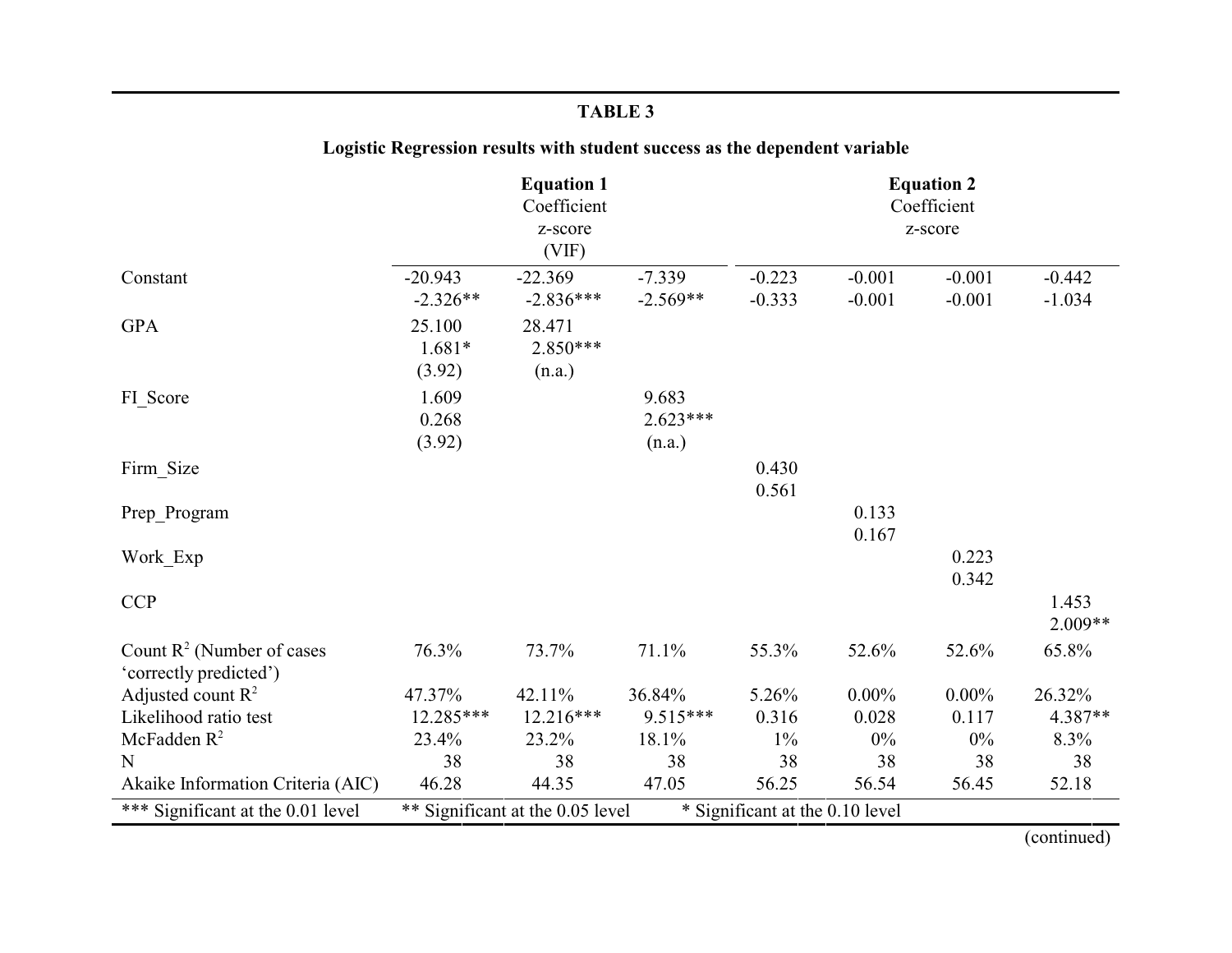#### TABLE 3 (continued)

The variance inflation factor (VIF) test [VIF<sub>j</sub> =  $1/(1 - R_j^2)$ , where  $R_j$  is the multiple correlation coefficient between variable j and the other independent variables] was run for a regression with more than one independent variable. The results of the VIF test reveal that multicollinearity was not present in any of the regression estimations. In general, a VIF greater than 10 indicates the possibility of multicollinearity (Neter, Wasserman, and Kutner, 1985).

Each variable is defined as:

| Success: | a dummy variable that receives a value of 1 if the student successfully completes all three professional exams on |
|----------|-------------------------------------------------------------------------------------------------------------------|
|          | the first attempt and a 0 otherwise;                                                                              |

GPA: a continuous variable measured as the student's overall grade point average percentage across accounting and nonaccounting courses;

FI\_Score: a continuous variable measured as the percentage average from a survey completed by two faculty members;

Firm Size: a dummy variable that receives a value of 1 if the student worked with a large, national firm and a 0 otherwise;

- Prep Program: a dummy variable that receives a value of 1 if the student was part of an exam preparation program and a 0 otherwise;
- Work Exp: a dummy variable that receives a value of 1 if the student had a summer work experience with an accounting firm prior to graduating and a 0 otherwise;
- CCP: a dummy variable that receives a value of 1 if the student participated in a case competition during his/her undergraduate program and a 0 otherwise.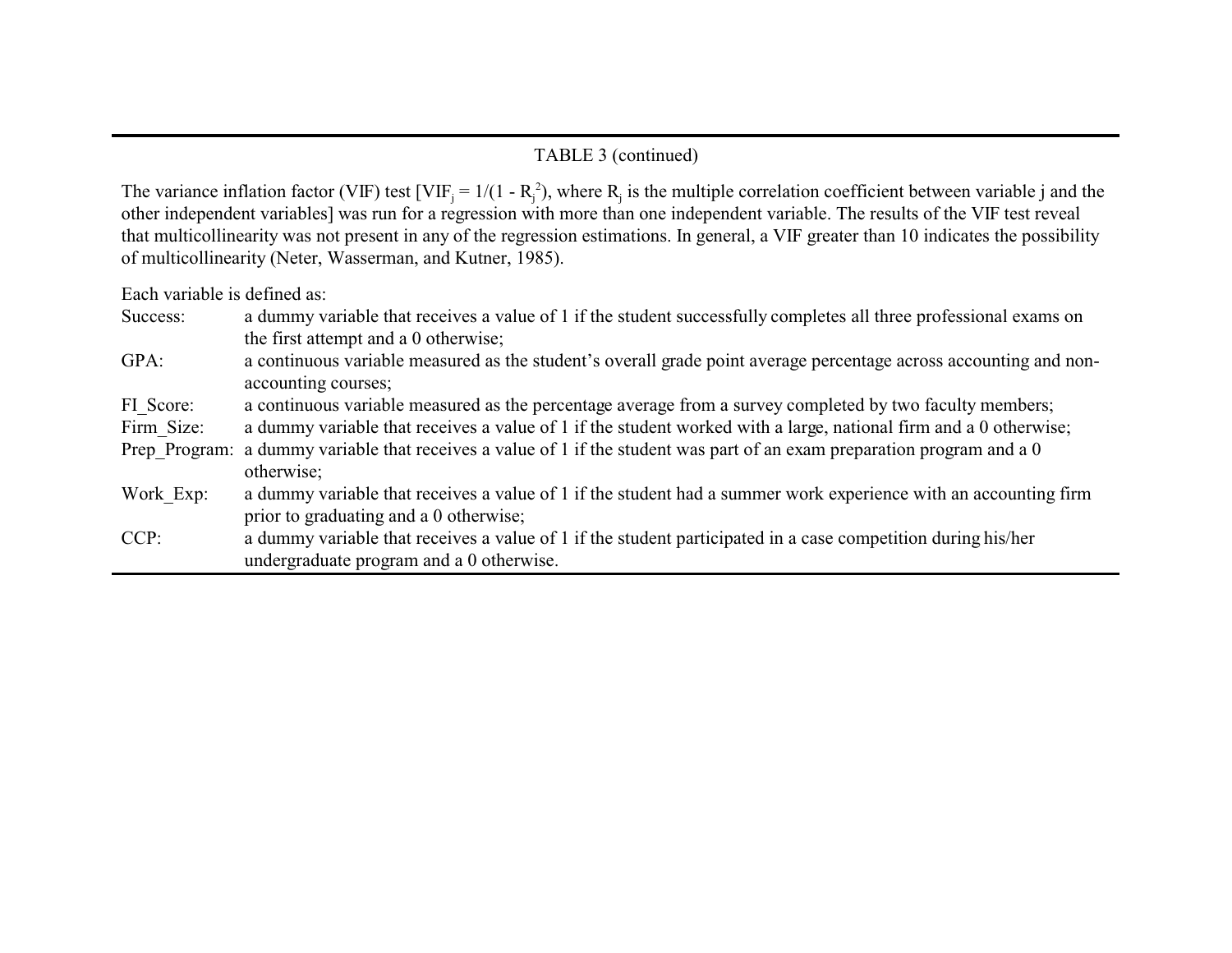#### **Logistic Regression Results with Student Success as the Dependent Variable and Accounting vs. Non-Accounting Course Grades as the Explanatory Variables**

|                                                              | Coefficient     |             |             |
|--------------------------------------------------------------|-----------------|-------------|-------------|
|                                                              | z-score         | Coefficient | Coefficient |
|                                                              | $V \mathrm{IF}$ | z-score     | z-score     |
| Constant                                                     | $-19.1566$      | $-19.7413$  | $-11.2249$  |
|                                                              | $-1.713*$       | $-2.848***$ | $-1.224$    |
| AccGPA                                                       | 25.555          | 25.3594     |             |
|                                                              | $2.735***$      | $2.865***$  |             |
|                                                              | (1.196)         |             |             |
| Strategy Course (NonAccGPA)                                  | $-0.892$        |             | 13.0701     |
|                                                              | $-0.060$        |             | 1.236       |
|                                                              | (1.196)         |             |             |
| Count $\mathbb{R}^2$ (Number of cases 'correctly predicted') | 73.7%           | 73.7%       | 65.8%       |
| Adjusted count $R^2$                                         | 42.1%           | 42.1%       | 26.32%      |
| Likelihood ratio test                                        | 12.373***       | 12.368***   | 1.6205      |
| McFadden $R^2$                                               | $23.5\%$        | 23.5%       | $3.1\%$     |
| N                                                            | 38              | 38          | 38          |
| Akaike Information Criteria (AIC)                            | 46.20           | 44.20       | 54.95       |

\*\*\* Significant at the 0.01 level<br>\*\* Significant at the 0.05 level

Significant at the 0.05 level

Significant at the 0.10 level

The variance inflation factor (VIF) test [VIF<sub>j</sub> =  $1/(1 - R_j^2)$ , where R<sub>j</sub> is the multiple correlation coefficient between variable j and the other independent variables] was run for a regression with more than one independent variable. The results of the VIF test reveal that multicollinearity was not present in any of the regression estimations. In general, a VIF greater than 10 indicates the possibility of multicollinearity (Neter, Wasserman, and Kutner, 1985).

Each variable is defined as:

| Success: | a dummy variable that receives a value of 1 if the student successfully               |
|----------|---------------------------------------------------------------------------------------|
|          | completes all three professional exams on the first attempt and a 0 otherwise;        |
| AccGPA:  | a continuous variable measured as the students overall grade point average            |
|          | percentage across accounting courses (financial accounting, management                |
|          | accounting, auditing, taxation, and accounting theory);                               |
|          | NonAccGPA: a continuous variable measured as the students overall grade point average |
|          | percentage across non-accounting business courses (business strategy courses).        |

map requirement and was an optional course for entry into the ICAO professional program (note – an accounting theory course was not mandatory for entry into the ICAO professional program). The newly formed Canadian CPA does not include accounting theory as part of their entrance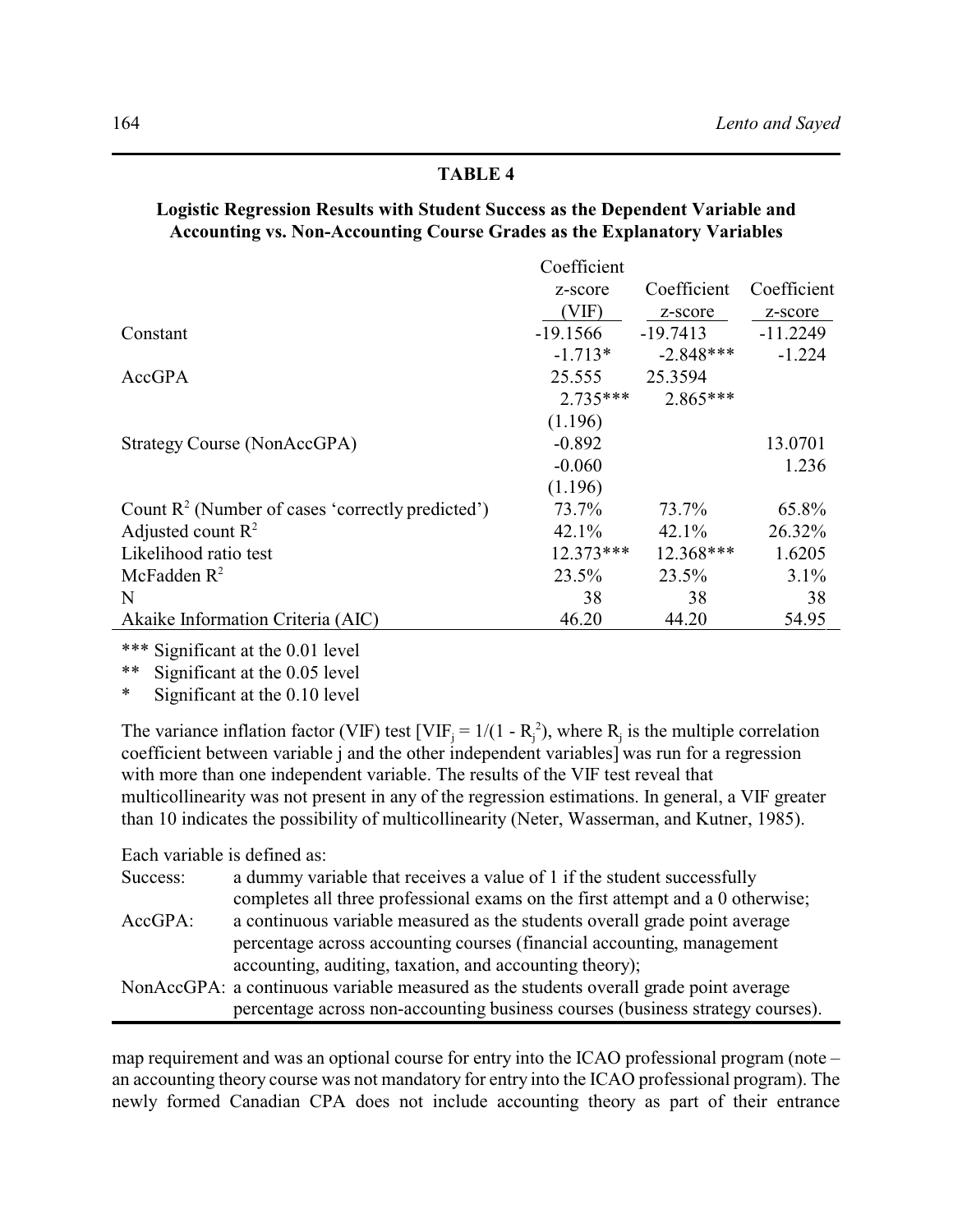requirements. Third, accounting theory is not limited to financial accounting and includes elements of economics, finance, assurance and management accounting. Therefore, the course is much more integrative than any other course. Lastly, the accounting theory course has a much more academic focus, as opposed to the hands-on approach of other accounting courses.

Table 5 presents the Pearson correlation matrix for student success and the competency area GPAs (we have also included the business strategy GPA in the correlation matrix). Table 5 reveals that student success is positively (and significantly) correlated with the GPAs from courses in financial accounting, auditing, management accounting and accounting theory. The GPA from courses in taxation and business strategy do not show a statistically significant correlation with student success.

Table 6 presents the results from the logistic regressions between student success and the accounting related competency area GPAs. The logistic regression is estimated in order to augment the results from the correlation analysis. Although both the correlation analysis and the logistic regressions are univariate analyses, the logistic regressions provide further insights by revealing the number of cases correctly predicted and the  $R^2$  values (e.g., adjusted count  $R^2$  and McFadden  $R^2$ ). The results reveal that the GPAs from each of the accounting related competency areas (financial accounting, management accounting, taxation, auditing, and accounting theory) are significant predictors of student success on professional accounting exams.

Accounting theory is shown to be the best single predictor (competency area) of success on professional exams (e.g., predicts 76.3% of all cases correctly). The fact that accounting theory is the best predictor is interesting in many respects. First, accounting theory does not fit neatly into any single competencyarea on the competencymap and is not explicitly tested in the professional exams. Accordingly, it is unclear why this course would be the most predictive. One possible explanation is that there may be some path dependency due to prerequisites, especially since accounting theory is offered in the final semester of the fourth year. Secondly, the predictive ability of accounting theory is interesting in light of the fact that the newly formed Canadian Chartered Professional Accountants (CPA) professional body has very little, if any, coverage of accounting theory on the CPA Competency Map.

Financial accounting and assurance are the two largest competencies and together comprise up to 60% of the competency map coverage. The results from Table 6 reveal that both financial accounting and auditing courses are predictive of student success (i.e., they predict 71.1% and 65.8% of all cases correctly, respectively). This result is consistent with the CICA competencymap, which is weighted mostly towards financial accounting and auditing.

Table 6 also reveals the GPA from the management accounting courses is significant at the one percent level (i.e., predicts 68.4% of all cases correctly), while the GPA from the taxation courses is significant at the ten percent level (i.e., predicts 65.8% of all cases correctly). While overall results related to the taxation competency area are somewhat mixed (i.e., correlation analysis is non-supportive while regression analysis is supportive at the ten percent level), the management accounting course GPA is much more clearly linked with student success.

#### **CONCLUSIONS AND IMPLICATIONS**

The purpose of this paper is to investigate whether course grades or faculty intuition is a better predictor of student success on professional accounting exams. In regards to the GPA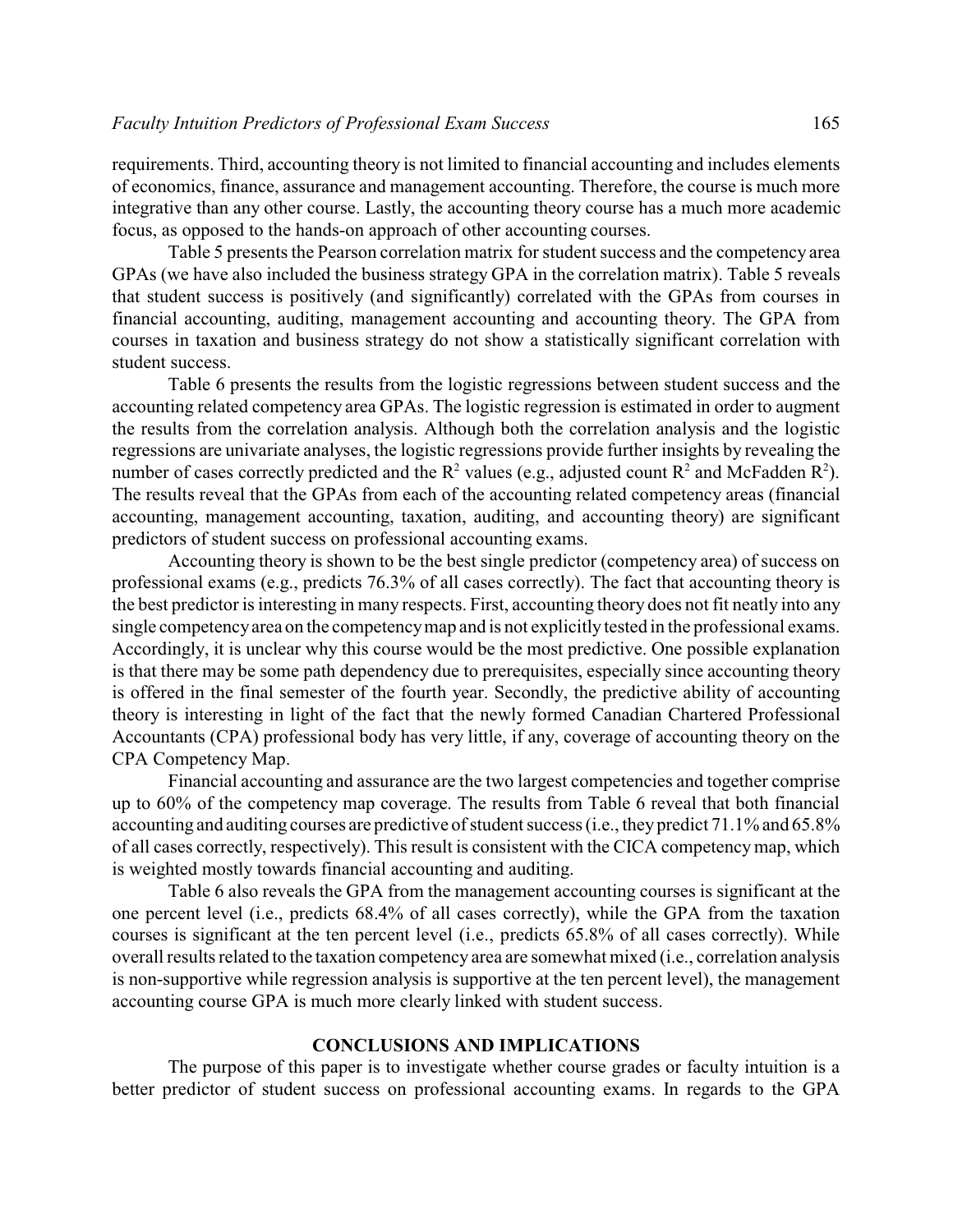| <b>Correlation Matrix between Student Success and Competency Level GPAs</b> |                |                                                                                                                  |                                                                                                                            |            |                                                               |            |  |  |  |
|-----------------------------------------------------------------------------|----------------|------------------------------------------------------------------------------------------------------------------|----------------------------------------------------------------------------------------------------------------------------|------------|---------------------------------------------------------------|------------|--|--|--|
|                                                                             |                | Financial<br>Accounting                                                                                          | <b>Auditing</b>                                                                                                            | Taxation   | Management Accounting<br>Accounting                           | Theory     |  |  |  |
|                                                                             | <b>Success</b> | <b>GPA</b>                                                                                                       | <b>GPA</b>                                                                                                                 | <b>GPA</b> | <b>GPA</b>                                                    | <b>GPA</b> |  |  |  |
| Financial                                                                   | $.463**$       | 1.000                                                                                                            |                                                                                                                            |            |                                                               |            |  |  |  |
| <b>Accounting GPA</b>                                                       | 0.003          |                                                                                                                  |                                                                                                                            |            |                                                               |            |  |  |  |
| <b>Auditing GPA</b>                                                         | $.477**$       | $0.590**$                                                                                                        | 1.000                                                                                                                      |            |                                                               |            |  |  |  |
|                                                                             | 0.002          | 0.000                                                                                                            |                                                                                                                            |            |                                                               |            |  |  |  |
| <b>Taxation GPA</b>                                                         | 0.318          | $0.637**$                                                                                                        | $0.530**$                                                                                                                  | 1.000      |                                                               |            |  |  |  |
|                                                                             | 0.052          | 0.000                                                                                                            | 0.001                                                                                                                      |            |                                                               |            |  |  |  |
| Management                                                                  | $0.488**$      | $0.698**$                                                                                                        | $0.680**$                                                                                                                  | $0.517**$  | 1.000                                                         |            |  |  |  |
| Accounting GPA                                                              | 0.002          | 0.000                                                                                                            | 0.000                                                                                                                      | 0.001      |                                                               |            |  |  |  |
| Accounting                                                                  | $0.526**$      | $0.651**$                                                                                                        | $0.750**$                                                                                                                  | $0.617**$  | $0.779**$                                                     | 1.000      |  |  |  |
| Theory GPA                                                                  | 0.001          | 0.000                                                                                                            | 0.000                                                                                                                      | 0.000      | 0.000                                                         |            |  |  |  |
| <b>Business Strategy</b>                                                    | 0.205          | $0.328*$                                                                                                         | 0.251                                                                                                                      | 0.262      | $0.554**$                                                     | $0.368*$   |  |  |  |
| <b>GPA</b>                                                                  | 0.217          | 0.044                                                                                                            | 0.129                                                                                                                      | 0.113      | 0.000                                                         | 0.023      |  |  |  |
| ** Significant at the 0.01 level (2-tailed)                                 |                |                                                                                                                  |                                                                                                                            |            | * Significant at the .05 level (2-tailed)                     |            |  |  |  |
| Each variable is defines as:                                                |                |                                                                                                                  |                                                                                                                            |            |                                                               |            |  |  |  |
| Success:                                                                    |                | a dummy variable that receives a value of 1 if the student                                                       |                                                                                                                            |            |                                                               |            |  |  |  |
|                                                                             |                |                                                                                                                  |                                                                                                                            |            | successfully completes all three professional exams on the    |            |  |  |  |
|                                                                             |                | first attempt and a 0 otherwise;                                                                                 |                                                                                                                            |            |                                                               |            |  |  |  |
| Financial Accounting GPA:                                                   |                | a continuous variable measured as the student's overall grade                                                    |                                                                                                                            |            |                                                               |            |  |  |  |
|                                                                             |                |                                                                                                                  | point average percentage across financial accounting courses                                                               |            |                                                               |            |  |  |  |
|                                                                             |                |                                                                                                                  | (Intermediate accounting II, Advanced financial accounting,                                                                |            |                                                               |            |  |  |  |
|                                                                             |                | and Topics in financial accounting);                                                                             |                                                                                                                            |            |                                                               |            |  |  |  |
| <b>Auditing GPA:</b>                                                        |                |                                                                                                                  |                                                                                                                            |            | a continuous variable measured as the student's overall grade |            |  |  |  |
|                                                                             |                | point average percentage across auditing courses (Auditing I,                                                    |                                                                                                                            |            |                                                               |            |  |  |  |
|                                                                             |                |                                                                                                                  |                                                                                                                            |            |                                                               |            |  |  |  |
| <b>Taxation GPA:</b>                                                        |                | Auditing II, and Information systems auditing);<br>a continuous variable measured as the student's overall grade |                                                                                                                            |            |                                                               |            |  |  |  |
|                                                                             |                | point average percentage across taxation courses (Taxation 1                                                     |                                                                                                                            |            |                                                               |            |  |  |  |
|                                                                             |                |                                                                                                                  |                                                                                                                            |            |                                                               |            |  |  |  |
| Management Accounting GPA:                                                  |                | and Advanced corporate taxation);<br>a continuous variable measured as the student's overall grade               |                                                                                                                            |            |                                                               |            |  |  |  |
|                                                                             |                | point average percentage across management accounting                                                            |                                                                                                                            |            |                                                               |            |  |  |  |
|                                                                             |                | courses (Cost accounting and Controllership);                                                                    |                                                                                                                            |            |                                                               |            |  |  |  |
| Accounting Theory GPA:                                                      |                |                                                                                                                  |                                                                                                                            |            | a continuous variable measured as the student's overall grade |            |  |  |  |
|                                                                             |                |                                                                                                                  |                                                                                                                            |            | point average percentage in Accounting theory;                |            |  |  |  |
|                                                                             |                |                                                                                                                  |                                                                                                                            |            |                                                               |            |  |  |  |
| <b>Business Strategy GPA:</b>                                               |                |                                                                                                                  | a continuous variable measured as the student's overall grade<br>point average percentage across business strategy courses |            |                                                               |            |  |  |  |
|                                                                             |                |                                                                                                                  |                                                                                                                            |            |                                                               |            |  |  |  |
|                                                                             |                | (Strategy I and Strategy II).                                                                                    |                                                                                                                            |            |                                                               |            |  |  |  |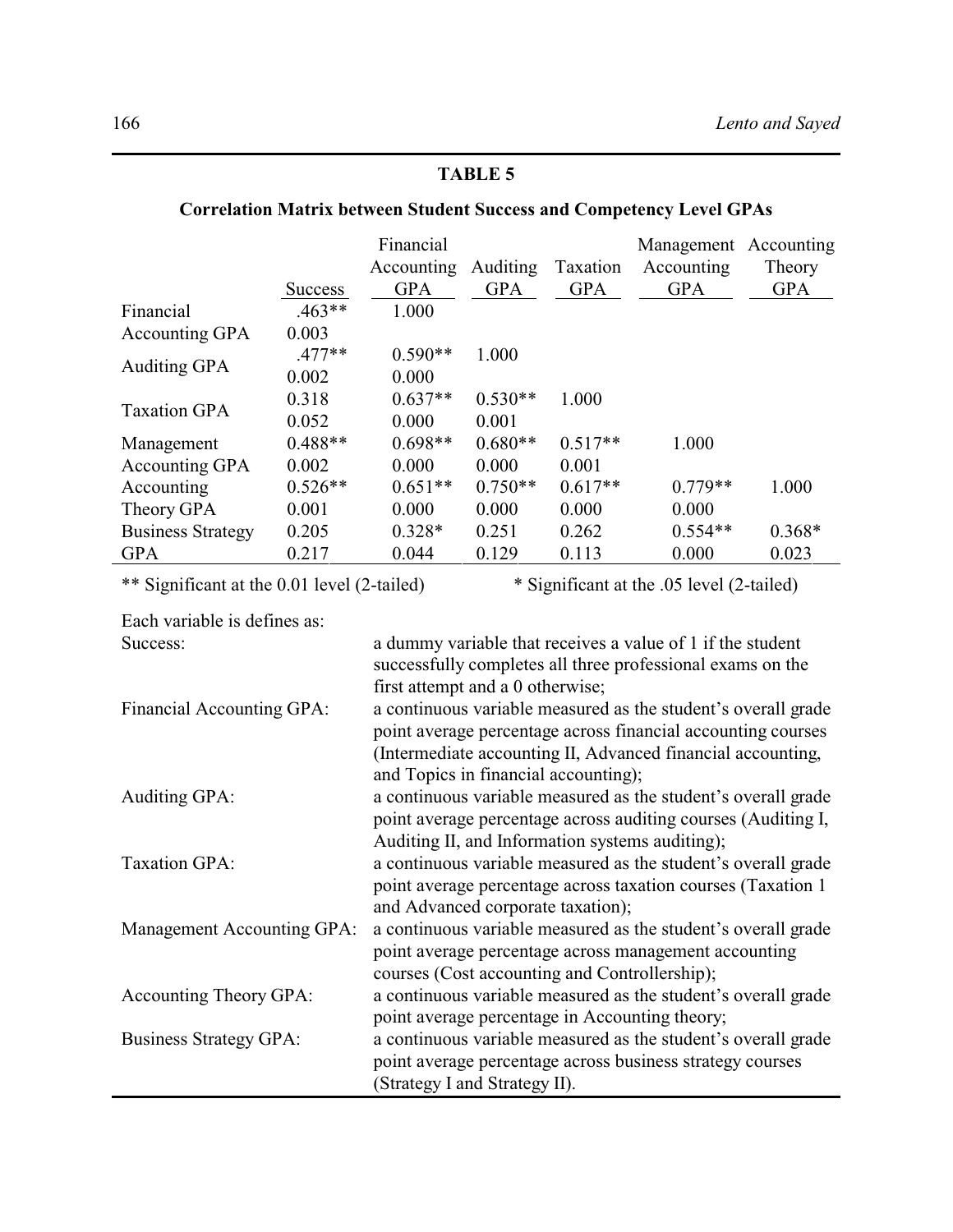predictor, additional analysis is conducted to better understand how the composition of the aggregate GPA varies across individual courses and competencies. This paper also explores other factors that may predict student success on professional exams.

The results reveal that both GPA and faculty intuition are predictors of student success on professional accounting exams; however, GPA is a better predictor. Further analysis was conducted with the GPA from the courses related to different competencyareas. The results reveal that the GPA rom all accounting-related competency areas (financial accounting, management accounting, auditing, and taxation) are positively and significantly associated with student success on professional accounting exams.

In regards to the other factors, participation in case competitions is the only factor that has some predictive value.Case competition participation maybe important because it provides students with the opportunity to practice their case writing skills in time constrained situations. However, case competition participation may be predictive only as an extension of the students with high grades choosing, or being encouraged by their professors, to participate in the case competitions.

This research makes several significant contributions to the existing literature on accounting education. This is the first known academic study to investigate whether course grades or faculty intuition is a better indicator of future success on professional accounting exams. Accordingly, this study extends the stream of research on the forecasting ability of simple metrics versus professional intuition.

Even though this research is set within the Canadian accounting environment, stakeholders from across the globe can benefit from the perspective presented in this paper. Employers can better appreciate the importance of grade point average as opposed to faculty recommendations, or their own intuition, in assessing a prospective employee's ability to pass professional exams. The paper also draws attention to the potential use of data-driven assessment in the recruitment process.

This study is also useful for business schools. With the heavy focus placed on the assurance of learning process by accrediting bodies (e.g., the Association to Advance Collegiate Schools of Business), business schools can use the methodology developed in this study as part of their assurance of learning process and the results presented in this study in benchmarking.

Students and advisors can also utilize these findings. Since the paper shows a clear link between academic performance and success in professional exams, students can better assess their chances of success based on their undergraduate performance, and determine the extent of further efforts. These results can also be used by students and advisors as part of an early intervention strategy.

This study is also important for the newly formed CPA Canada, along with professional accounting bodies from across the globe, who can also utilize these results to better understand how universities can help prepare students for professional careers in accounting. Historically, the ICAO has had a strong relationship with Ontario universities. The relationship involved various levels of accreditation and professional development. These results reveal that relationships between professional bodies and universities can be mutually beneficial. Professional accounting bodies can benefit by having universities help educate future members of their profession. Universities can also receive many benefits beyond developing programs that help students achieve professional success.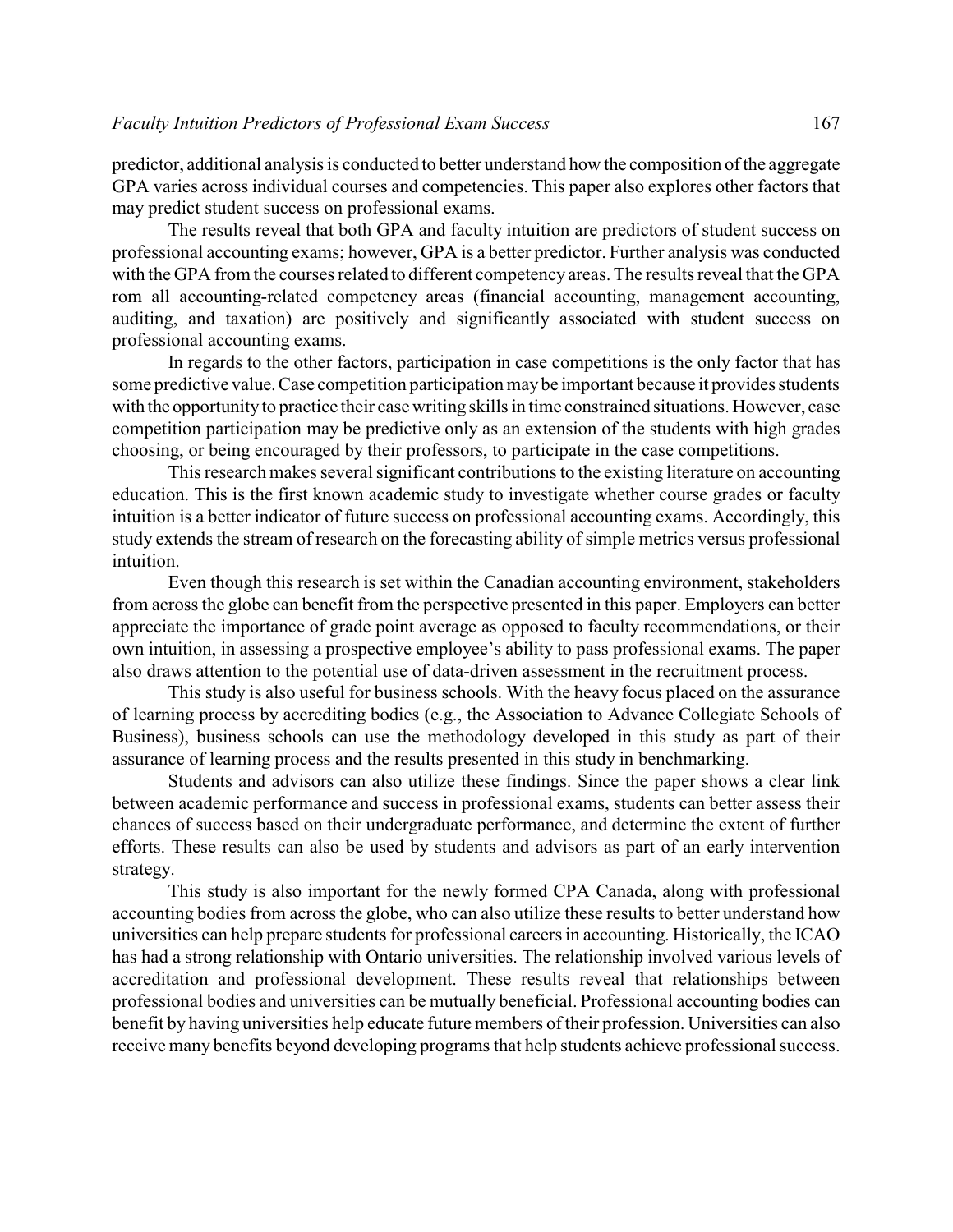| Logistic Regressions with Student Success as the Dependent Variable and<br><b>Competence Area GPAs as the Explanatory Variables</b> |                         |                         |                       |                          |                          |  |  |  |  |
|-------------------------------------------------------------------------------------------------------------------------------------|-------------------------|-------------------------|-----------------------|--------------------------|--------------------------|--|--|--|--|
|                                                                                                                                     |                         | Coefficient / z-score   |                       |                          |                          |  |  |  |  |
| Constant                                                                                                                            | $-10.389$<br>$-2.494**$ | $-18.649$<br>$-2.561**$ | $-9.067$<br>$-1.860*$ | $-14.743$<br>$-2.720***$ | $-16.429$<br>$-2.867***$ |  |  |  |  |
| <b>Financial Accounting GPA</b>                                                                                                     | 13.706<br>$2.535**$     |                         |                       |                          |                          |  |  |  |  |
| <b>Auditing GPA</b>                                                                                                                 |                         | 24.518<br>$2.579***$    |                       |                          |                          |  |  |  |  |
| <b>Taxation GPA</b>                                                                                                                 |                         |                         | 11.345<br>1.881*      |                          |                          |  |  |  |  |
| Management Accounting GPA                                                                                                           |                         |                         |                       | 18.525<br>$2.738***$     |                          |  |  |  |  |
| <b>Accounting Theory GPA</b>                                                                                                        |                         |                         |                       |                          | 20.674<br>2.892***       |  |  |  |  |
| Count $R^2$ (Number of cases 'correctly<br>predicted')                                                                              | 71.1%                   | 65.8%                   | 65.8%                 | 68.4%                    | 76.3%                    |  |  |  |  |
| Adjustment count $R^2$                                                                                                              | 36.84%                  | 26.32%                  | 26.32%                | 31.58%                   | 47.37%                   |  |  |  |  |
| Likelihood ratio test                                                                                                               | $9.136***$              | 9.922***                | $4.012**$             | 9.941***                 | 11.857***                |  |  |  |  |
| McFadden $R^2$                                                                                                                      | 17.4%                   | 18.9%                   | 7.6%                  | 18.9%                    | 22.5%                    |  |  |  |  |
| N                                                                                                                                   | 38                      | 38                      | 38                    | 38                       | 38                       |  |  |  |  |
| Akaike Information Criteria (AIC)                                                                                                   | 47.43                   | 46.65                   | 52.56                 | 46.63                    | 44.71                    |  |  |  |  |
| *** Significant at the 0.01 level.<br>** Significant at the 0.04 level.<br>* Significant at the 0.10 level.                         |                         |                         |                       |                          |                          |  |  |  |  |

(continued)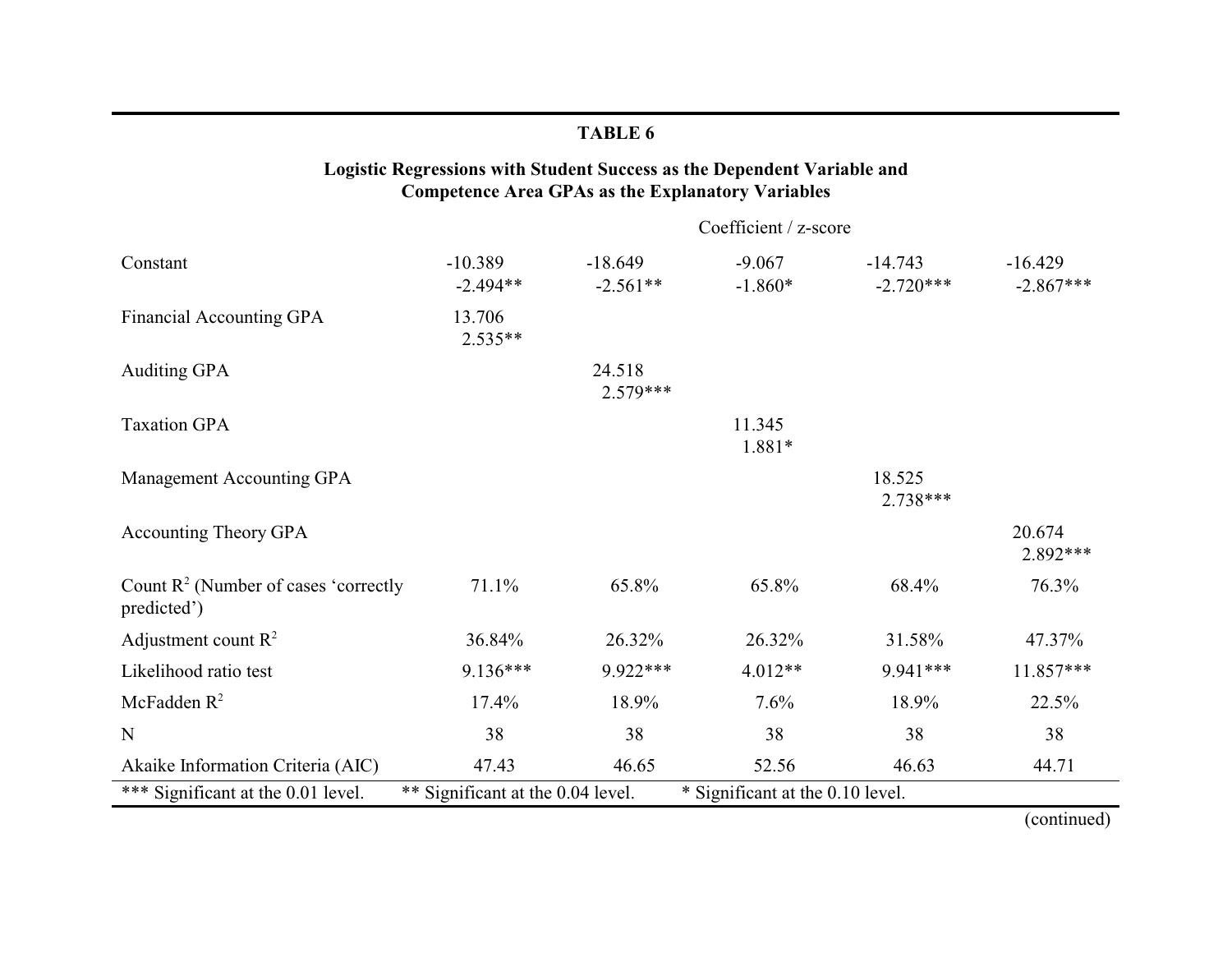## TABLE 6 (continued)

The variance inflation factor (VIF) test was not run in these regressions because there is no concern of multicollinearity in a univariate analysis.

| Each variable is defined as:  |                                                                                               |
|-------------------------------|-----------------------------------------------------------------------------------------------|
| Success:                      | a dummy variable that receives a value of 1 if the student successfully completes all three   |
|                               | professional exams on the first attempt and a 0 otherwise;                                    |
| Financial Accounting GPA:     | a continuous variable measured as the student's overall grade point average percentage across |
|                               | financial accounting courses (Intermediate accounting II, Advanced financial accounting, and  |
|                               | Topics in financial accounting);                                                              |
| Auditing GPA:                 | a continuous variable measured as the student's overall grade point average percentage across |
|                               | auditing courses (Auditing I, Auditing II, and Information systems auditing);                 |
| <b>Taxation GPA:</b>          | a continuous variable measured as the student's overall grade point average percentage across |
|                               | taxation courses (Taxation 1 and Advanced corporate taxation);                                |
| Management Accounting GPA:    | a continuous variable measured as the student's overall grade point average percentage across |
|                               | management accounting courses (Cost accounting and Controllership);                           |
| Accounting Theory GPA:        | a continuous variable measured as the student's overall grade point average percentage in     |
|                               | Accounting theory;                                                                            |
| <b>Business Strategy GPA:</b> | a continuous variable measured as the student's overall grade point average percentage across |
|                               | business strategy courses (Strategy I and Strategy II).                                       |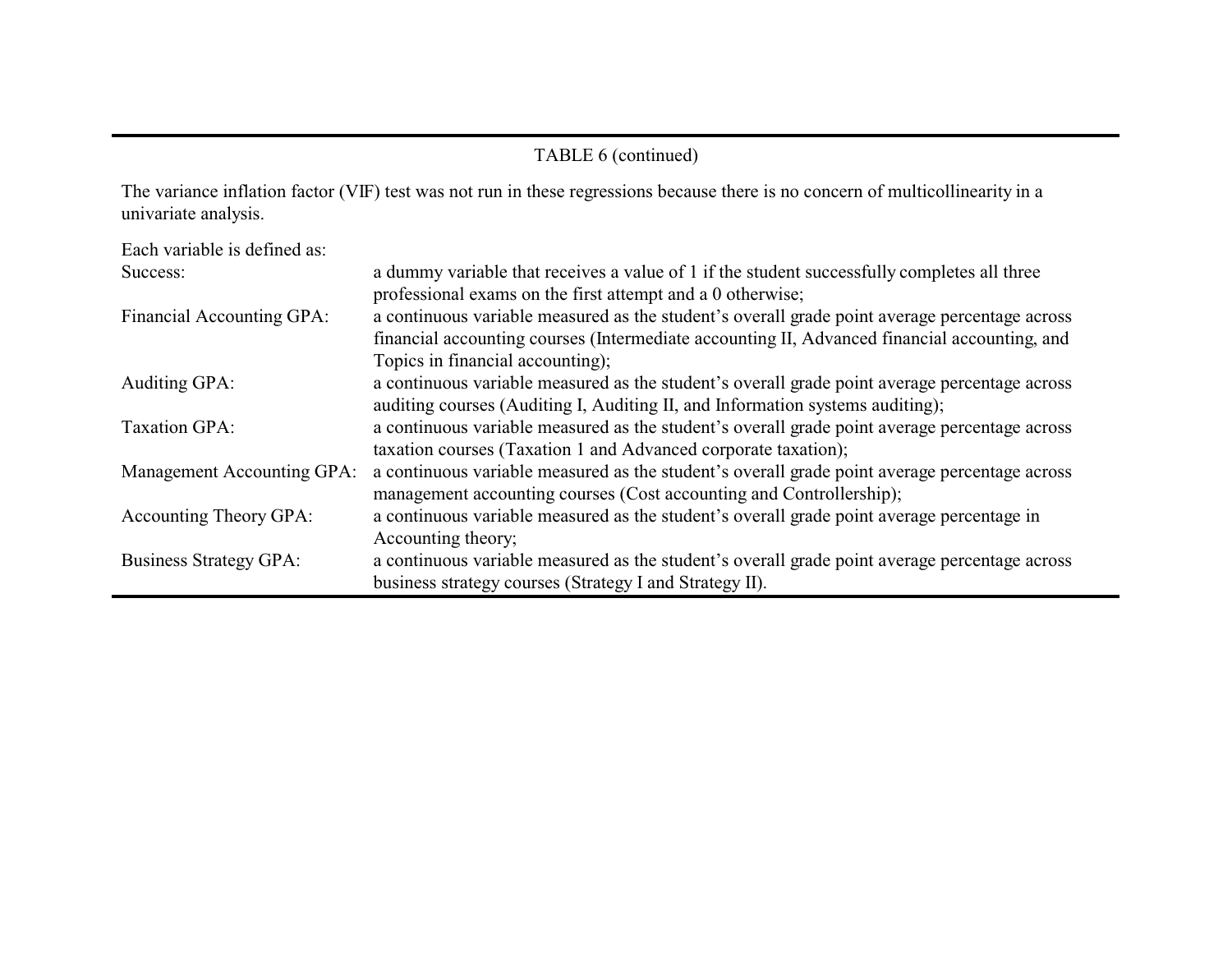Professional bodies can also provide faculty members with access to professional development, research grants, and networking opportunities.

The results presented in this study are unique and based on a novel, robust, hand-collected dataset. This dataset gives rise to the uniqueness of the study, but also results in some limitations. First, the total number of student observations is not overly large, which could result in some estimation biases. Future researchers could strive to collect a much larger dataset with more diverse (geographic, time series, etc.) observations. The development of a larger database could be led by a professional accounting body, which may already have much of the data.

Second, the observations are based on students from the same university, which could limit the overall generalizability of the results. However, the generalizability issue is limited by the fact that the institution was accredited by the ICAO to provide the 51-credit hour pre-requisite courses, and also accredited by both CMA Ontario and the Certified General Accountants (CGA) of Ontario. Third, student success was defined based on the three professional exams taken by students pursuing the Chartered Accountant designation through the ICAO. The overall average on each exam is not available in the form of a discrete variable. Rather, pass / fail binary data is utilized. In addition, the data set does not include student success on the CMA and CGA exams. Including data from these other two professional bodies could have changed the results (e.g., strategy courses may be a better predictor of success on the CMA exam). Data from the CMA and CGA exams is not included because it was not publiclyavailable. Future researchers can aim to obtain data from the CMA and/or CGA professional bodies to conduct a similar study for these professional bodies.

Fourth, the non-accounting courses are based on two general business strategy grades. The results suggest that these business courses are not reflective of student success on professional accounting exams. Future researchers are encouraged to explore other courses as measures of nonaccounting courses. For example, non-accounting courses such as business-ethics, information systems, and finance courses could be explored in addition to non-business courses such as economics, political science and/or critical thinking.

#### **REFERENCES**

- Akaike, H. 1974. A New Look at the Statistical Model Identification. *IEEE Transactions on Automatic Control* (Vol. 19, No. 6) 716-723.
- Berenson, M. L., D. L. Levin, and M. Goldstein. 1983. *Intermediate Statistical Methods and Applications: A Computer Package Approach.* (Englewood Cliffs, NJ: Prentice Hall).
- Buehlman, K. T., J. M. Gottman, and L. F. Katz. 1992. How a Couple Views Their Past Predicts Their Future: Predicting Divorce from an Oral History Interview. *Journal of Family Psychology* (Vol. 5, No. 3 & 4) 295-318.
- Canadian Institute of Chartered Accountants (CICA). 2012. *The UFE Candidates' Competency Map: Understanding the Professional Competencies Evaluated on the UFE*. (Toronto, CICA).
- Deppe, L., E. O. Sonderegger, J. D. Stice, D. C. Clark, and G. F. Streuling. 1991. Emerging Competencies for the Practice of Accountancy. *Journal of Accounting Education* (Vol. 9, No. 2) 257-290.
- Dunn, W. M., and T. W. Hall. 1984. An Empirical Analysis of the Relationship between CPA Examination Candidate Attributes and Candidate Performance. *The Accounting Review*(Vol. 59, No. 4) 674-689.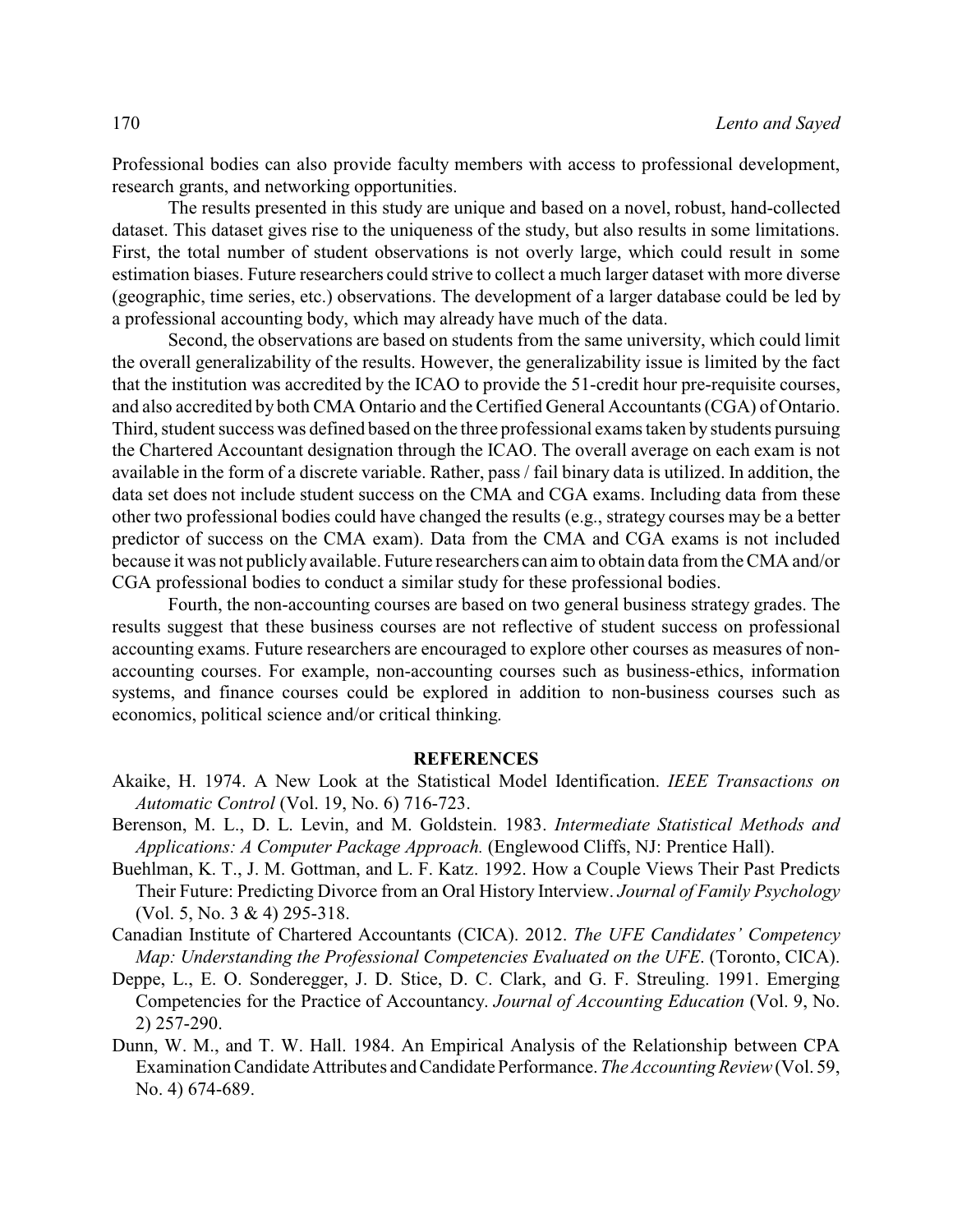- Gosling, S. D., S. J. Ko, T. Mannarelli, and M. Morris. 2002. A Room with a Cue: Personality Judgments Based on Offices and Bedrooms. *Journal of Personality and Social Psychology* (Vol. 82, No. 3) 379-398.
- Gladwell, M. 2009. *Blink*. (New York, Back Bay Books).
- Hogg, R., and E. Tanis. 2005. *Probability and Statistical Inference*, 7<sup>th</sup> Edition. (Upper Saddle River, New Jersey: Prentice Hall).
- Jackling, B., and C. Calero. 2006. Influences on Undergraduate Students' Intentions to Become Qualified Accountants: Evidence from Australia. *Accounting Education: an International Journal* (Vol. 15, No. 4) 419-438.
- Kahneman, D., 2011. *Thinking, Fast and Slo*w. (New York, Farrar, Straus and Giroux).
- Kapoor, M. R., and M. Islam. 2005. CMA Candidate Attributes and Performance: Some Implications. *Accounting Perspectives* (Vol. 4, No. 1) 61-86.

\_\_\_\_\_\_\_. 1998. Accounting Students' Attributes and Performance: Some Empirical Evidence on General Education. *Issues in Accounting Education* (Vol. 3, No. 1) 108-119.

- \_\_\_\_\_\_\_, and K. H. Chan. 1985. Education of the Professional Accountant: An Empirical Study. *Canadian Journal of Higher Education* (Vol. 15, No. 2) 53-73.
- Kealey, B. T., J. Holland, and M. Watson. 2005. Preliminary Evidence on the Association between Critical Thinking and Performance in Principles of Accounting. *Issues in Accounting Education* (Vol. 20, No. 1) 33-49.
- Klien, G. 2002. *Intuition at Work: Why Developing Your Gut Instinct will Make You Better at What You Do*. (New York, Doubleday Business).
- Meehl, P. 1954. *Clinical vs. Statistical Prediction: A Theoretical Analysis and a Review of the* Evidence, 1<sup>st</sup> edition. (Northvale, New Jersey: J. Aronson).
- Neter, J., W. Wasserman, and M. Kutner. 1985. *Applied Linear Statistics Models.* (Homewood, IL: Richard D. Irwin.
- Peduzzi P., J. Concato, E. Kemper, T. R. Holford, and A. R. Feinstein, A. R. 1996. A Simulation Study of the Number of Events Per Variable in Logistic Regression Analysis. *Journal of Clinical Epidemiology* (Vol. 49, No. 12) 1373-1379.
- Reilly, F. F., and H. F. Settler. 1972. Factors Influencing Success on the CPA Examination. *Journal of Accounting Research* (Vol. 10, No. 2) 308-321.
- Silver, N. 2012. *The Signal and the Noise. Why so Many Predictions Fail but Some Don't*. (New York, The Penguin Press).
- Taleb, N. 2009. *The Black Swan: The Impact of the Highly Improbable*. (New York, Random House).
- Tetlock, P. E. 2005. *Expert Political Judgment: How good is it? How can we know?* (Princeton, New Jersey: Princeton University Press).
- Thurnston, E. 2000. Enabling Systems Thinking in the "Mesonic Millennium": The Need for Systematic Methodologies for Conceptual Learning in Undergraduate Management Education. *Journal of Management Education* (Vol. 24, No. 1) 10-31.
- Ulyar, A., and A. H. Gungormus. 2011. Professional Knowledge and Skills Required for Accounting Majors Who Intend to Become Auditors: Perceptions of External Auditors. *Business and Economics Research Journal* (Vol. 2, No. 3) 33-49.
- Zhang, L. F. 2000. University Students' Learning Approaches in Three Cultures: An Investigation of Bigg's 3P Model. *Journal of Psychology* (Vol. 134, No. 1) 37-55.